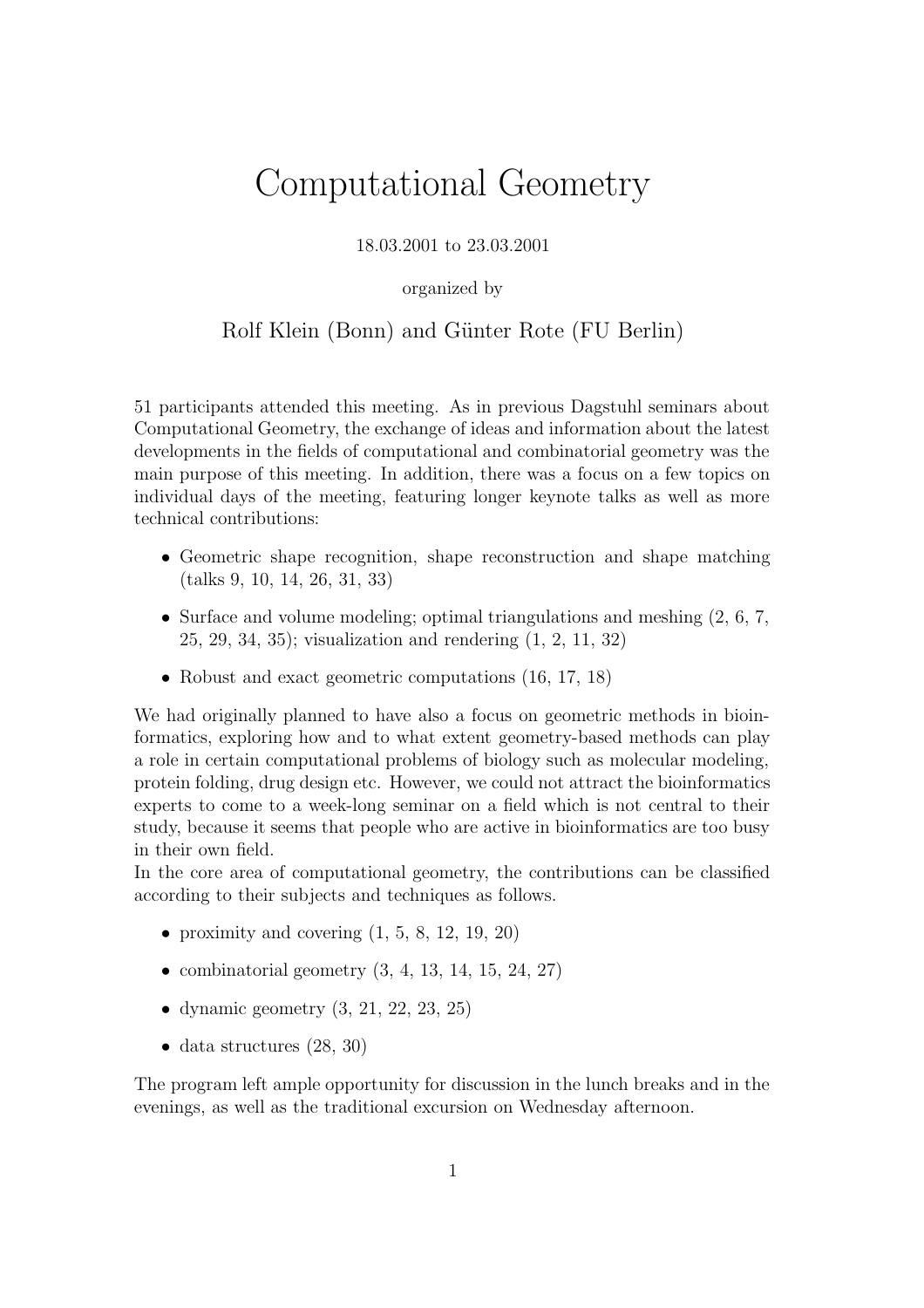# **Dagstuhl-Seminar 01121, ''Computational Geometry''**

# **Monday, 19. 3. 2001**

| $8:55 - 9:00$   | <b>Opening</b>                                                                                                                         |
|-----------------|----------------------------------------------------------------------------------------------------------------------------------------|
| $9:00 - 9:25$   | Kokichi Sugihara, University of Tokyo<br>Digital-picture approach to generalized Voronoi diagrams and its applications                 |
| $9:30 - 9:55$   | Lutz Kettner, University of North Carolina<br>4D Data Visualization Using Iso-Surfaces and a Control Plane                             |
|                 | 10:00 Coffee break                                                                                                                     |
|                 | 10:30 - 10:55 Erik Demaine, University of Waterloo<br>How to fold a map                                                                |
| $11:00 - 11:20$ | Ferran Hurtado, Universitat Politècnica de Catalunya<br>On the reflexivity of point sets                                               |
| $11:25 - 11:50$ | Christian Icking, FernUniversität Hagen<br>Smallest color-spanning objects                                                             |
|                 | $12:15$ Lunch                                                                                                                          |
| $15:00 - 15:30$ | Jonathan Shewchuk, UC Berkeley<br>Three-dimensional mesh generation for domains with small angles                                      |
| $15:35 - 16:00$ | Matthias Müller-Hannemann, Universität Bonn<br>Simulation of the human mandible: A case study in hexahedral mesh generation            |
|                 | 16:05 Coffee break                                                                                                                     |
| $16:30 - 16:55$ | David Kirkpatrick, University of British Columbia<br>Bounded curvature traversals of narrow roadways                                   |
| $17:00 - 17:25$ | Christian Knauer, Freie Universität Berlin<br>Minimizing the Fréchet distance between two polygonal curves                             |
| $17:30 - 17:55$ | Carola Wenk, Freie Universität Berlin<br>Approximate matching of polygonal curves with respect to the Fréchet distance<br>18:00 Dinner |
|                 |                                                                                                                                        |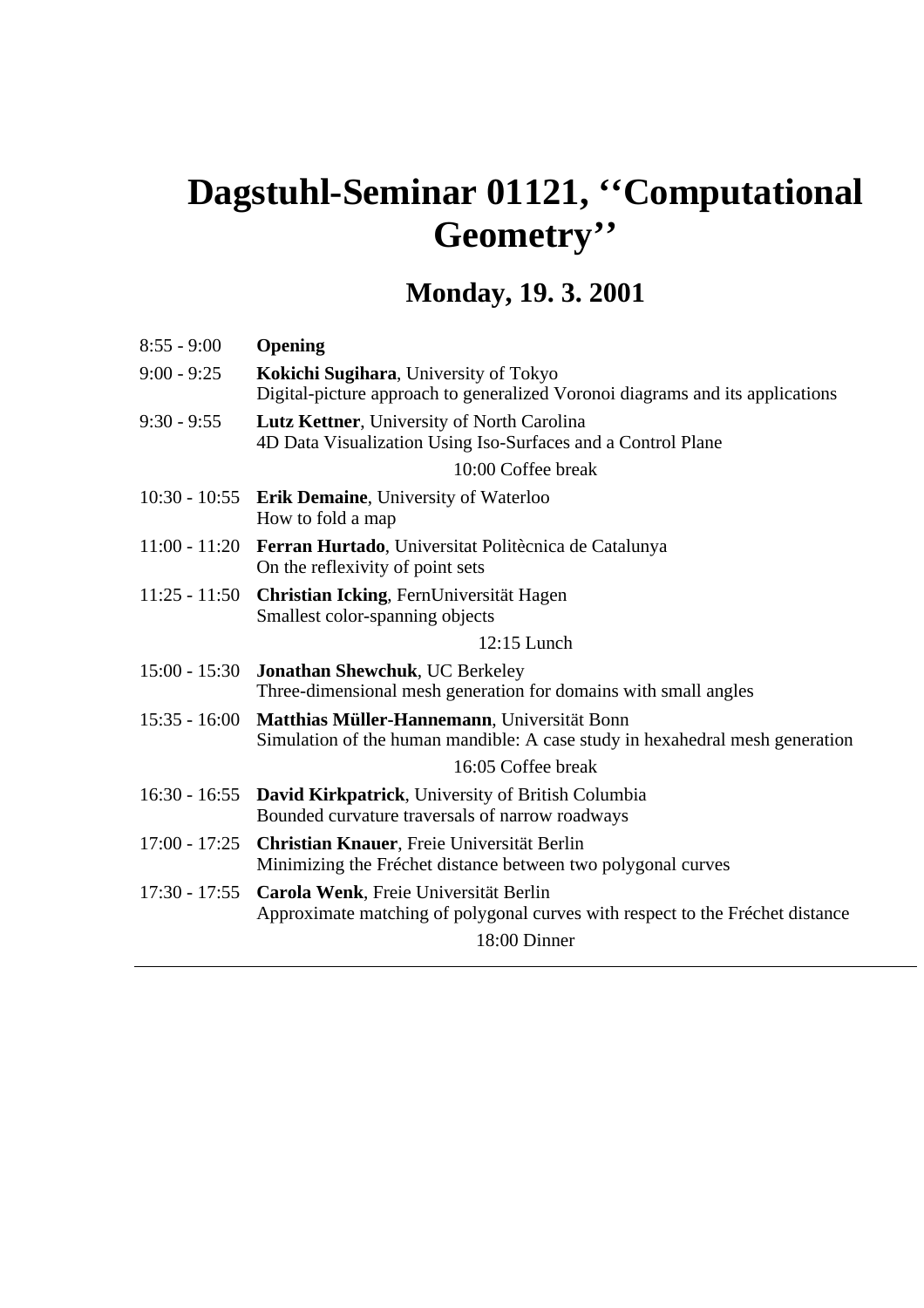# **Tuesday, 20. 3. 2001**

| $9:00 - 9:25$ | Tetsuo Asano, JAIST - Ishikawa, Japan<br>Digital Halftoning As a Combinatorial Optimization Problem with Polynomial-time<br>Algorithms |
|---------------|----------------------------------------------------------------------------------------------------------------------------------------|
| 9:30 - 9:55   | Michiel Smid, Universität Magdeburg<br>Translating a planar object to maximize point containment                                       |
|               | 10:00 Coffee break                                                                                                                     |
|               | 10:30 - 10:55 Oswin Aichholzer, TU Graz<br>Enumerating order types for small point sets                                                |
|               | 11:00 - 11:25 Peter Brass, FU Berlin<br>Combinatorial geometry in point pattern recognition                                            |
|               | 11:30 - 11:55 Bernd Gärtner, ETH Zürich<br>One line and $n$ points                                                                     |
|               | 12:15 Lunch; 15:30 Coffee and Cake                                                                                                     |
|               | 16:05 - 16:50 Chee K. Yap, Courant Institute, New York<br>Exact geometric computation and randomized theorem proving                   |
|               | 16:55 - 17:20 Kurt Mehlhorn, Max-Planck-Institut für Informatik, Saarbrücken<br>A Separation Bound for Real Algebraic Expressions      |
|               | 17:25 - 17:50 Ulrich Kortenkamp, Freie Universität Berlin<br>Geometric straight-line programs                                          |
|               | 18:00 Dinner                                                                                                                           |
| 20:00         | Dan Halperin, Tel Aviv University (Chairman)<br>OPEN PROBLEM SESSION                                                                   |

# **Wednesday, 21. 3. 2001**

| $9:00 - 9:25$ | Laura Heinrich-Litan, Freie Universität Berlin<br>Nearest neighbor search in high dimensions                                                     |
|---------------|--------------------------------------------------------------------------------------------------------------------------------------------------|
| $9:30 - 9:55$ | <b>Piotr Indyk, Massachusetts Institute of Technology</b><br>Better algorithms for high-dimensional proximity problems via asymmetric embeddings |
|               | 10:00 Coffee break                                                                                                                               |
|               | 10:30 - 10:55 Leonidas Guibas, Stanford University<br>Discrete mobile centers                                                                    |
|               | 11:00 - 11:25 Pankaj Kumar Agarwal, Duke University<br>Data structures for moving objects                                                        |
|               | 11:30 - 11:55 Bettina Speckmann, University of British Columbia<br>Kinetic collision detection for simple polygons                               |
|               | $12:15$ Lunch                                                                                                                                    |
|               |                                                                                                                                                  |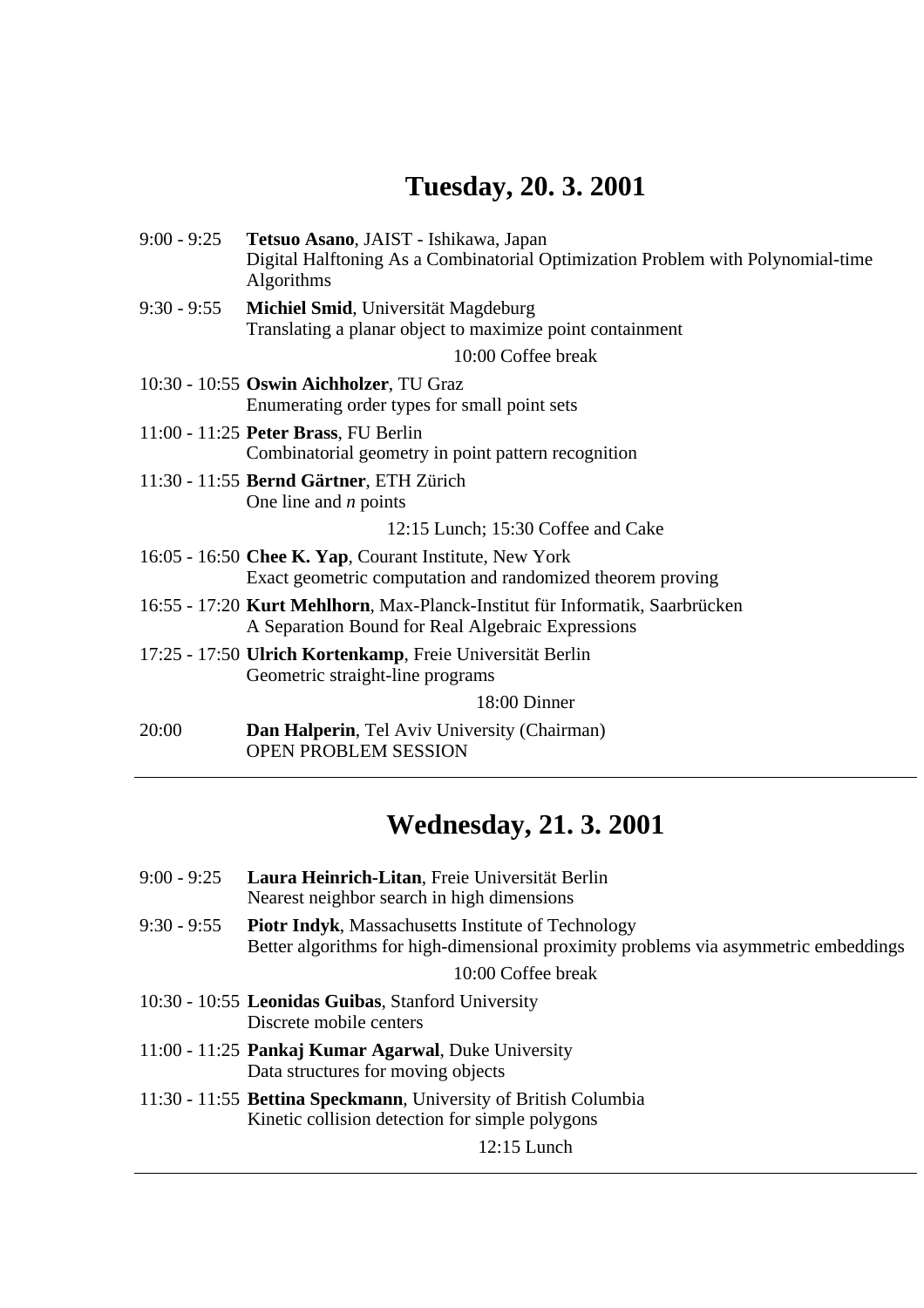# **Thursday, 22. 3. 2001**

| 9:00 - 9:25   | <b>Emo Welzl, ETH Zürich</b><br>Incarnations of the generalized lower bound theorem                                                                          |
|---------------|--------------------------------------------------------------------------------------------------------------------------------------------------------------|
| $9:30 - 9:55$ | Jack Snoeyink, University of North Carolina<br>Bounded-degree pseudotriangulations of points                                                                 |
|               | 10:00 Coffee break                                                                                                                                           |
|               | 10:30 - 10:55 <b>Bernard Chazelle</b> , Princeton University<br>Three-dimensional shape matching                                                             |
|               | 11:00 - 11:55 Micha Sharir, Tel Aviv University<br>New bounds on incidences and related problems                                                             |
|               | 12:15 Lunch; 15:30 Cake and Coffee                                                                                                                           |
|               | 16:10 - 16:35 Joseph S. Mitchell, SUNY at Stony Brook<br>Binary space partitions for orthogonal segments and hyperrectangles                                 |
|               | 16:40 - 17:05 Jeff Erickson, University of Illinois - Urbana<br>Nice point sets can have nasty Delaunay triangulations                                       |
|               | 17:15 - 17:40 Olivier Devillers, INRIA - Sophia Antipolis<br>The shuffling buffer: How to use randomized incremental constructions with a<br>nonrandom order |

18:00 Dinner

## **Friday, 23. 3. 2001**

| 9:00 - 9:25 William Evans, University of British Columbia |
|-----------------------------------------------------------|
| Reconstruction of line arrangements from linear probes    |

9:30 - 9:55 **Marc van Kreveld**, Utrecht University Schematization in road networks

10:00 Coffee break

- 10:30 10:55 **Edgar Ramos**, Max-Planck-Institut für Informatik, Saarbrücken Smooth surface reconstruction in almost linear time
- 11:00 11:25 **Monique Teillaud**, INRIA Sophia Antipolis Walking in a triangulation
- 11:30 11:55 **Günter Rote,** Freie Universität Berlin The polytope of minimum pseudotriangulations and the quest for the Delaunay pseudotriangulation

12:15 Lunch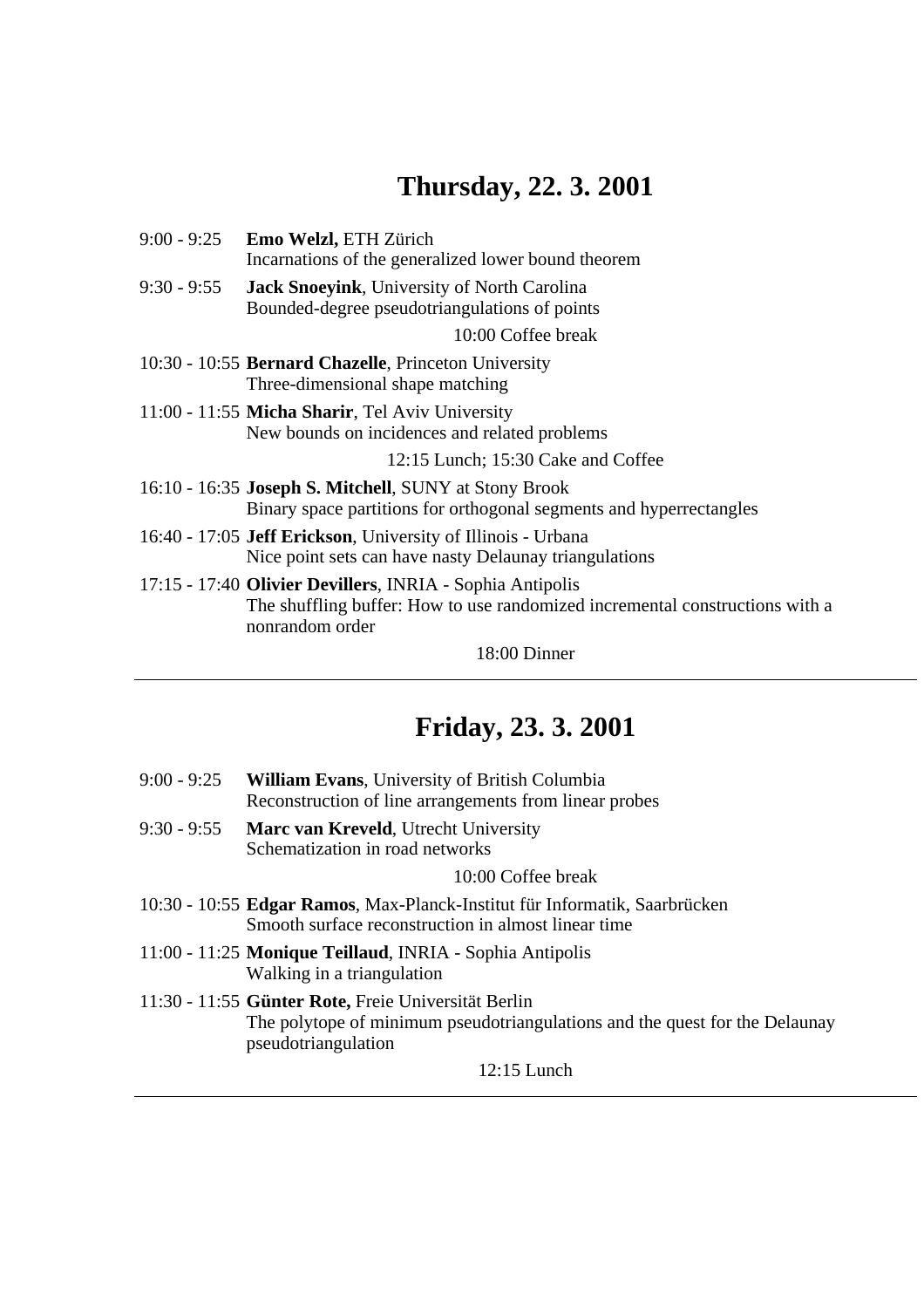## **Contents**

| $\mathbf 1$    | Digital-Picture Approach to Generalized Voronoi Diagrams and<br>Its Applications                           | 6              |
|----------------|------------------------------------------------------------------------------------------------------------|----------------|
| $\overline{2}$ | 4D Data Visualization Using Iso-Surfaces and a Control Plane                                               | $\overline{7}$ |
| 3              | How to Fold a Map                                                                                          | $\overline{7}$ |
| $\bf{4}$       | On the Reflexivity of Point Sets                                                                           | 8              |
| $\bf{5}$       | <b>Smallest Color-Spanning Objects</b>                                                                     | 8              |
| 6              | Three-dimensional Mesh Generation for Domains with Small<br>Angles                                         | 9              |
|                | 7 Simulation of the Human Mandible: A Case Study in Hexahe-<br>dral Mesh Generation                        | 10             |
| 8              | <b>Bounded Curvature Traversals of Narrow Roadways</b>                                                     | 10             |
| 9              | Matching Polygonal Curves with Respect to the Fréchet Dis-<br>tance                                        | 11             |
|                | 10 Approximate Matching of Polygonal Curves with Respect to the<br><b>Fréchet Distance</b>                 | 11             |
|                | 11 Digital Halftoning As a Combinatorial Optimization Problem<br>with Polynomial-time Algorithms           | 12             |
|                | 12 Translating a Planar Object to Maximize Point Containment:<br><b>Exact and Approximation Algorithms</b> | 12             |
|                | 13 Enumerating Order Types for Small Point Sets                                                            | 13             |
|                | 14 Combinatorial Geometry Problems in Pattern Recognition                                                  | 14             |
|                | 15 One Line and N Points                                                                                   | 14             |
|                | 16 Exact Geometric Computation and Randomized Theorem Prov-<br>ing                                         | 15             |
|                | 17 A Separation Bound for Real Algebraic Expressions                                                       | 15             |
|                | 18 Geometric Straight-line Programs                                                                        | 16             |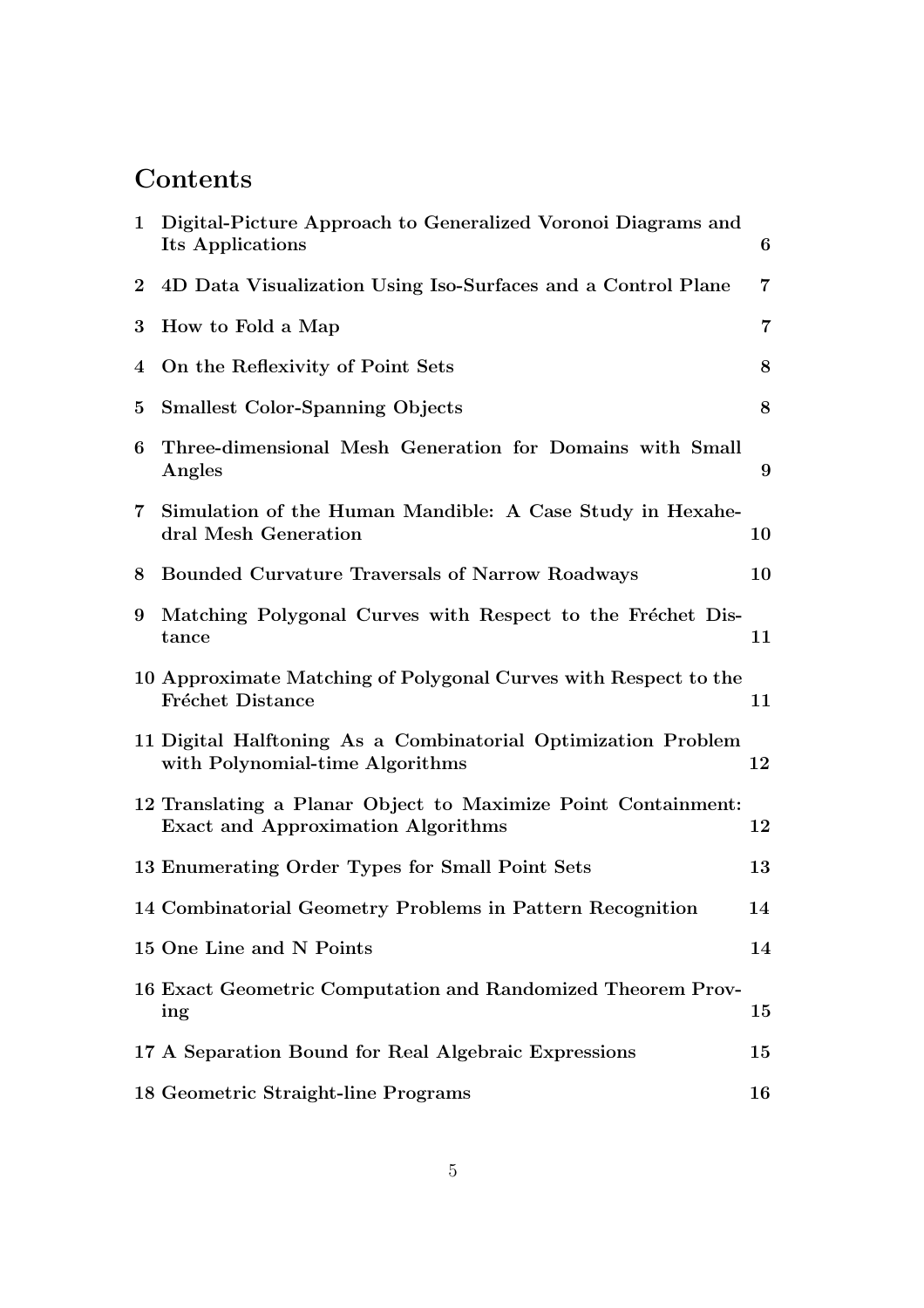| 19 Nearest Neighbor Search in High Dimensions                                                         | 16 |
|-------------------------------------------------------------------------------------------------------|----|
| 20 Better algorithms for high-dimensional proximity problems via<br>asymmetric embeddings             | 17 |
| 21 Discrete mobile centers                                                                            | 17 |
| 22 Data Structures for Moving Objects                                                                 | 18 |
| 23 Kinetic Collision Detection for Simple Polygons                                                    | 18 |
| 24 Incarnations of the Generalized Lower Bound Theorem                                                | 19 |
| 25 Bounded-degree Pseudo-triangulations of Points                                                     | 20 |
| 26 Three-dimensional Shape Matching                                                                   | 20 |
| 27 New Bounds for Incidences and Related Problems                                                     | 21 |
| 28 Binary Space Partitions for Axis-Parallel Segments, Rectangles,<br>and Hyperrectangles             | 21 |
| 29 Nice Point Sets Can Have Nasty Delaunay Triangulations                                             | 22 |
| 30 The Shuffling Buffer                                                                               | 23 |
| 31 Reconstruction of Line Arrangements from Linear Probes                                             | 23 |
| 32 Schematization of Network Maps                                                                     | 24 |
| 33 Smooth-Surface Reconstruction in Almost Linear Time                                                | 24 |
| 34 Walking in a Triangulation                                                                         | 25 |
| 35 The Polytope of Minimum Pseudotriangulations and the Quest<br>for the Delaunay Pseudotriangulation | 26 |
|                                                                                                       |    |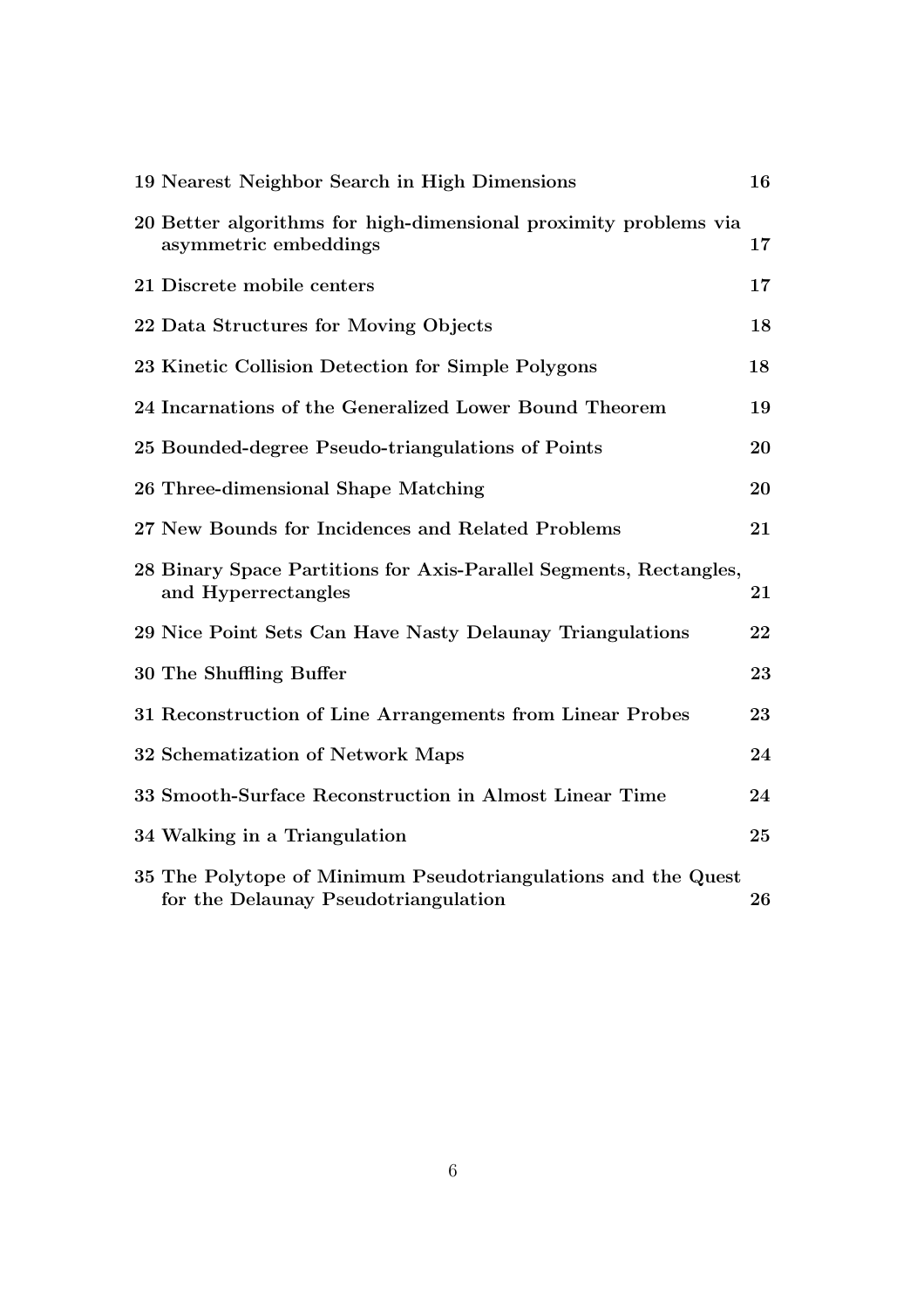## 1 Digital-Picture Approach to Generalized Voronoi Diagrams and Its Applications

Kokichi Sugihara, University of Tokyo

Digital-picture approach to geometric problems is first to convert the problems into pixel representations, next to solve it, and finally to convert the solutions reversely to the original world. This approach has merits in that it is simple, quick and robust, while the solution is an approximation depending on the resolution of the pixel representation. This talk considers two problems for constructing generalized Voronoi diagrams for which the digital-picture approach is effective. The first problem is the construction of a crystal Voronoi diagram, which is the partition of the plane generated by crystals that grow from individual seed points in different speed. When two crystals meet, they stop growing in that direction; thus the crystals grow avoiding the other crystal regions. Consequently, the "distance" defining this diagram is measured along the shortest path avoiding the growing crystals, which makes computation of the diagram difficult. Hence, we make use of the finite-difference method for the partial differential equation, more specifically, the first marching method for the Eikonal equation, to simulate the growth of crystals. We also apply it to path planning for a robot that moves among enemy robots.

The second problem is to generate the "sports players' Voronoi diagram", which is defined as the partition of the field court into players' regions according to which player can reach the point fastest. For this purpose, a player's motion model is constructed and the parameters in the model were adjusted using experimental data. Each player's possible motion is represented by a distorted cone in the location-time space with the apex at the player's current position and with the distortion made by the current velocity of the player. From the scene of the distorted cones, the players' Voronoi diagram is generated by graphics hardware for hidden-surface removal. Finally, several quantitative indices are extracted to evaluate each player's contribution to the teamwork. The validity of the method was shown by experiment using the video data of a field hockey game.

This is joint work with Kei Kobayashi and Akira Fujimura.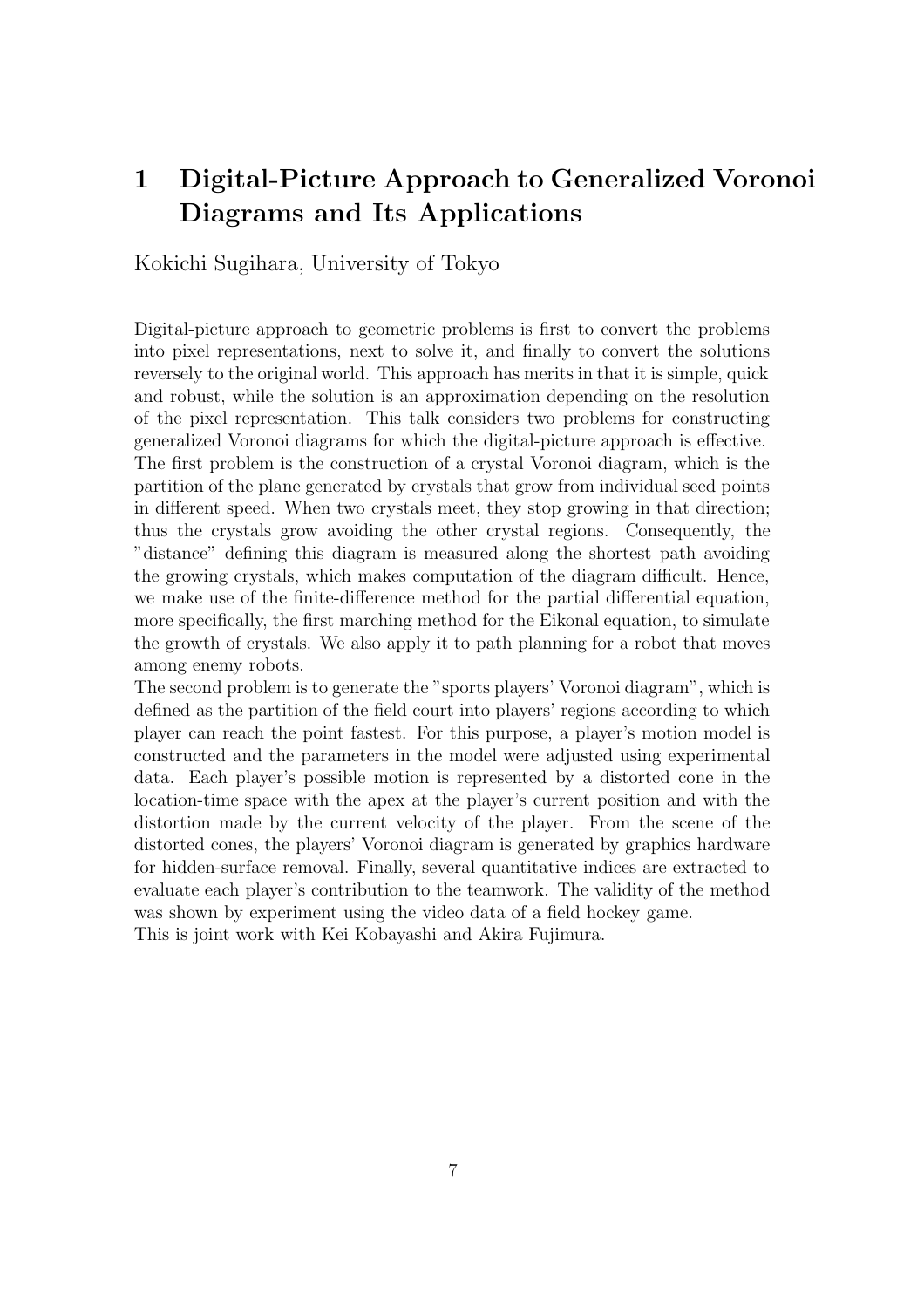### 2 4D Data Visualization Using Iso-Surfaces and a Control Plane

#### Lutz Kettner, University of North Carolina

We outline data structures and algorithms for a client/server system for the visualization of time-varying volume data of one or several variables as they occur in scientific and engineering applications. We partition the data dimensions on the client side into a 3D viewer for iso-surfaces and a 2D control plane where each point selects a particular iso-surface in 3D. We describe geometric data structures based on an unstructured mesh of 4-simplices on the server side to support remote storage and real-time interaction with the data. We report on an initial prototype for the user interaction at the client. The user interaction includes annotating the control plane with additional information, here the number of connected components of the iso-surface corresponding to each point in the control plane, and a pre-computed and fast overview window tracking the mouse cursor in the control plane.

This is joint work with Jarek Rossignac and Jack Snoeyink.

### 3 How to Fold a Map

#### Erik D. Demaine, University of Waterloo

Our work is motivated by the common practical problem of refolding a road map while obeying the existing directions of the creases. More precisely, given a rectangle with horizontal and vertical creases, each marked "mountain" or "valley", when can it be folded by a sequence of folds along lines? We show that this problem can be solved in roughly linear time for various models of folding, depending on how many layers of paper can be folded at once. However, if the rectangle also has diagonal creases at 45 degrees, the decision problem becomes (weakly) NP-complete. Deciding foldability is also NP-complete for an orthogonal polygon with orthogonal creases. Both of these problems remain NP-complete even when every crease is free to fold as either mountain or valley, and it is only required that every crease is eventually folded.

This is joint work with Esther M. Arkin, Michael A. Bender, Martin L. Demaine, Joseph S. B. Mitchell, Saurabh Sethia, and Steven S. Skiena.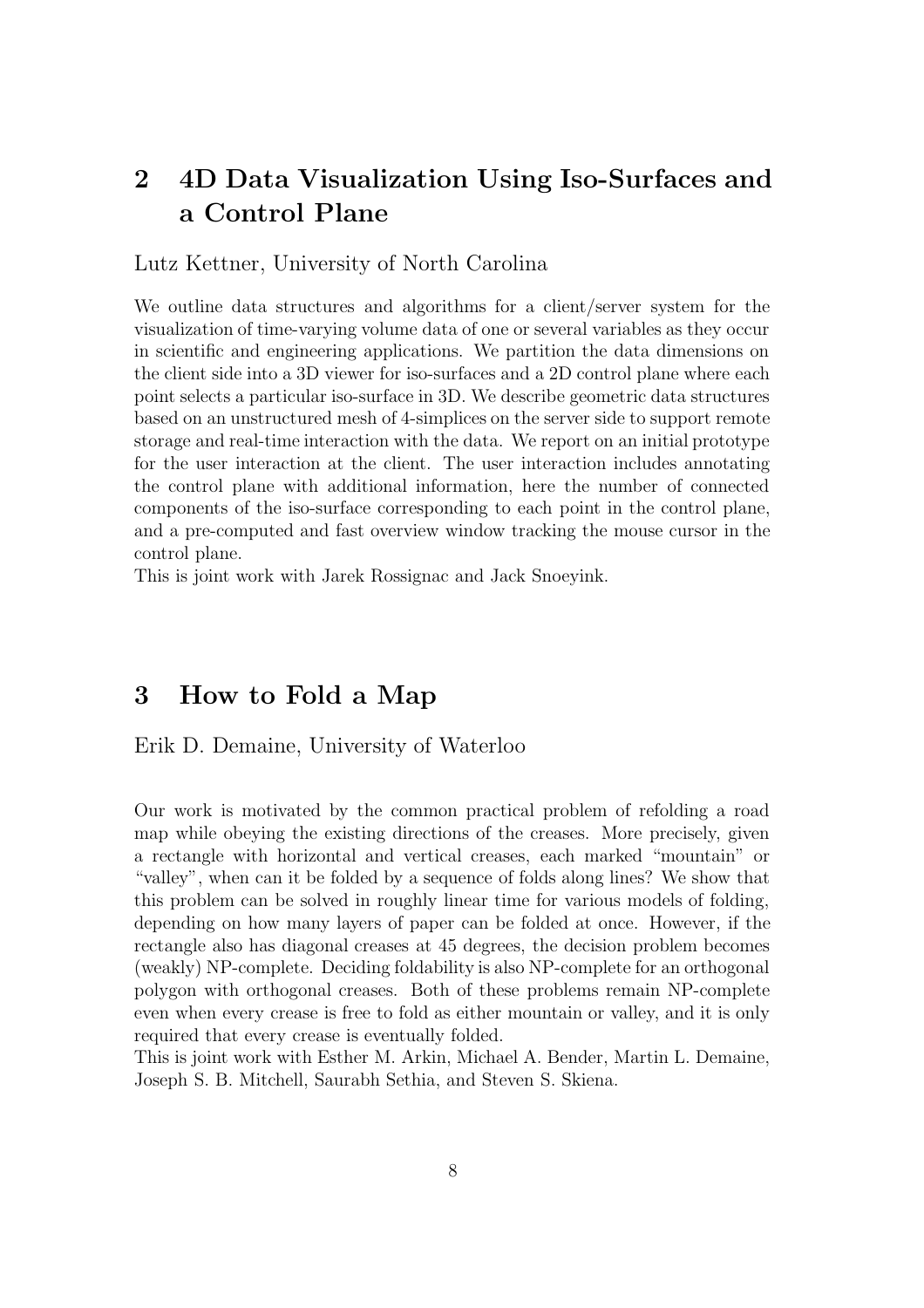### 4 On the Reflexivity of Point Sets

Ferran Hurtado, Universitat Politècnica de Catalunya

We introduce a new measure for planar point sets  $S$ . Intuitively, it describes the combinatorial distance from a convex set: The reflexivity  $\rho(S)$  of S is given by the smallest number of reflex vertices in a simple polygonization of S. We prove various combinatorial bounds and provide efficient algorithms to compute reflexivity, both exactly (in special cases) and approximately (in general). Our study naturally takes us into the examination of some closely related quantities, such as the *convex cover* number  $\kappa_1(S)$  of a planar point set, which is the smallest number of convex chains that cover S, and the *convex partition* number  $\kappa_2(S)$ , which is given by the smallest number of disjoint convex chains that cover S. We prove that it is NP-complete to determine the convex cover or the convex partition number, and we give logarithmic-approximation algorithms for determining each. This is joint work with Esther M. Arkin, Sándor P. Fekete, Joseph S. B. Mitchell, Marc Noy, Vera Sacristán and Saurabh Sethia.

### 5 Smallest Color-Spanning Objects

#### Christian Icking, FernUniversität Hagen

We are given a set of n point sites in the plane and  $k \leq n$  colors, each site is associated one color. An object in the plane is called color-spanning if it contains at least one site of each color. For several kinds of objects we want to find the smallest color-spanning one of that kind. The following instances can be solved.

- The smallest color-spanning *circle* can be found by using the upper envelope of the one-colored Voronoi diagrams; there are also generalizations to other metrics.
- The narrowest color-spanning  $strip$ , i.e., two parallel lines with minimum distance that contain all colors in between them, can be found in time  $O(n^2\alpha(k)\log k)$ .
- The smallest color-spanning axis-parallel *rectangle*, by perimeter or area, is the most interesting. Our algorithm uses the dynamical maintenance of maximal elements as a subprocedure; its running time is  $O(n(n-k)\log^2 k)$ .

Many other instances are still open, e. g. the smallest color-spanning convex polygon, triangle, or rectangle with arbitrary orientation, to name just a few.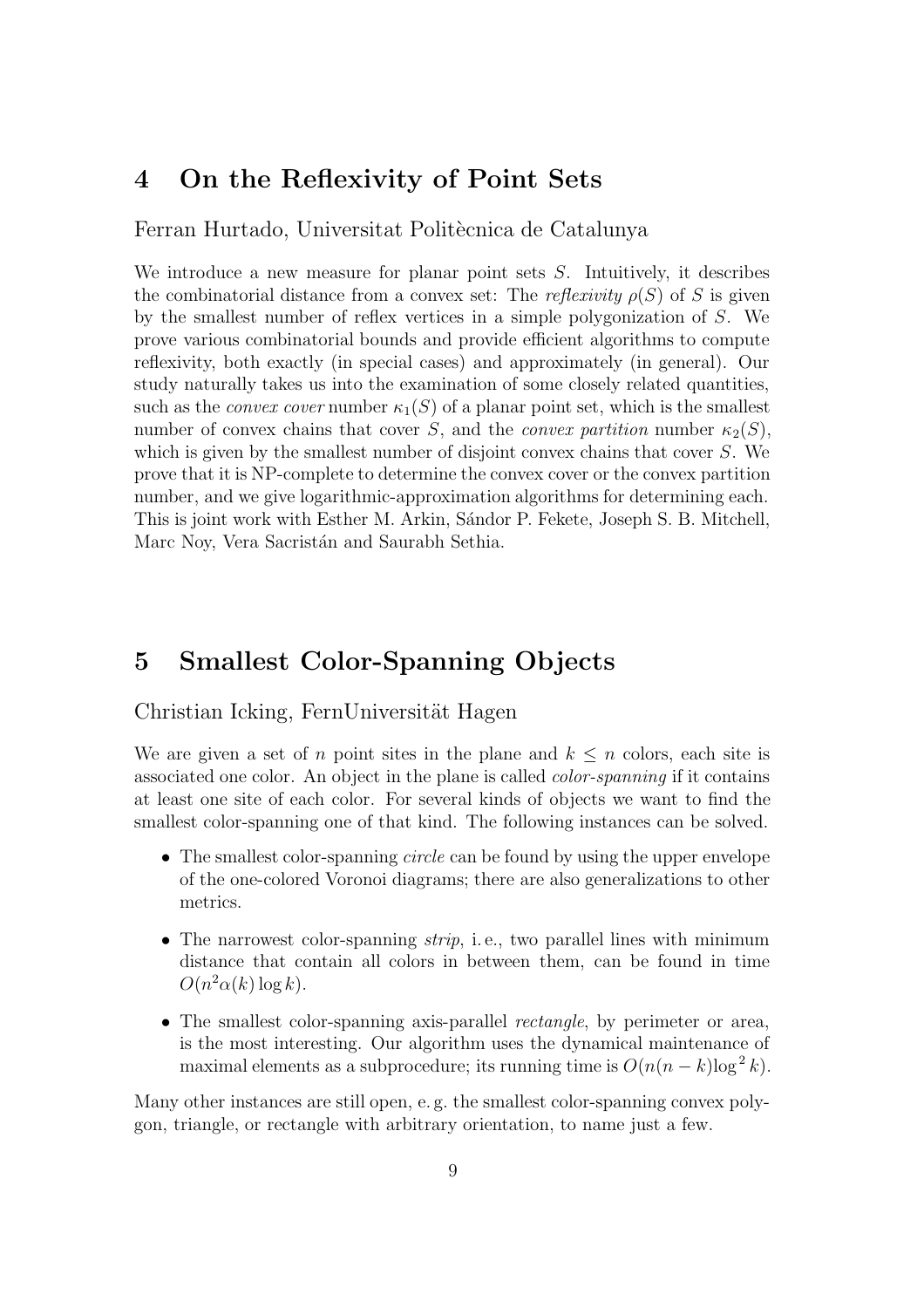This is joint work with Manuel Abellanas, Ferran Hurtado, Rolf Klein, Elmar Langetepe, Lihong Ma, Belén Palop, and Vera Sacristán.

# 6 Three-dimensional Mesh Generation for Domains with Small Angles

Jonathan Shewchuk, UC Berkeley

Consider the problem of generating a tetrahedral mesh that conforms to a domain (object or region) that has interior boundaries which the tetrahedra must respect. For instance, an object may be composed of several materials, and any given tetrahedron cannot pierce the boundaries separating those materials. If there are boundaries separated by small dihedral angles, and boundary edges separated by small angles as well, it is difficult to mesh the domain with Delaunay tetrahedra. The difficult is compounded if the tetrahedra must be "well-shaped", as numerical solvers require.

I discuss four ingredients that together yield a practical and theoretically sound approach to the problem of small input angles in three-dimensional mesh generation. First, I have generalized constrained Delaunay triangulations to three or more dimensions. They offer most of the advantages of ordinary Delaunay triangulations, but also make it possible to enforce the presence of boundary facets in the tetrahedralization. Second, I offer efficient algorithms for constructing constrained Delaunay tetrahedralizations. Third, a segment-splitting algorithm ensures that a constrained Delaunay tetrahedralization of a given domain exists. (Not all polyhedra have a tetrahedralization at all, unless additional vertices are permitted.) Fourth, a "lookahead" Delaunay refinement algorithm uses these tools to construct a high-quality mesh. It uses a lookahead step to anticipate and avoid circumstances in which Delaunay refinement may fail to terminate because of small angles in the input domain.

The four ingredients have been the subject of my research over the last four years, all of which was driven by the wish to solve the problem of small input angles in three-dimensional mesh generation.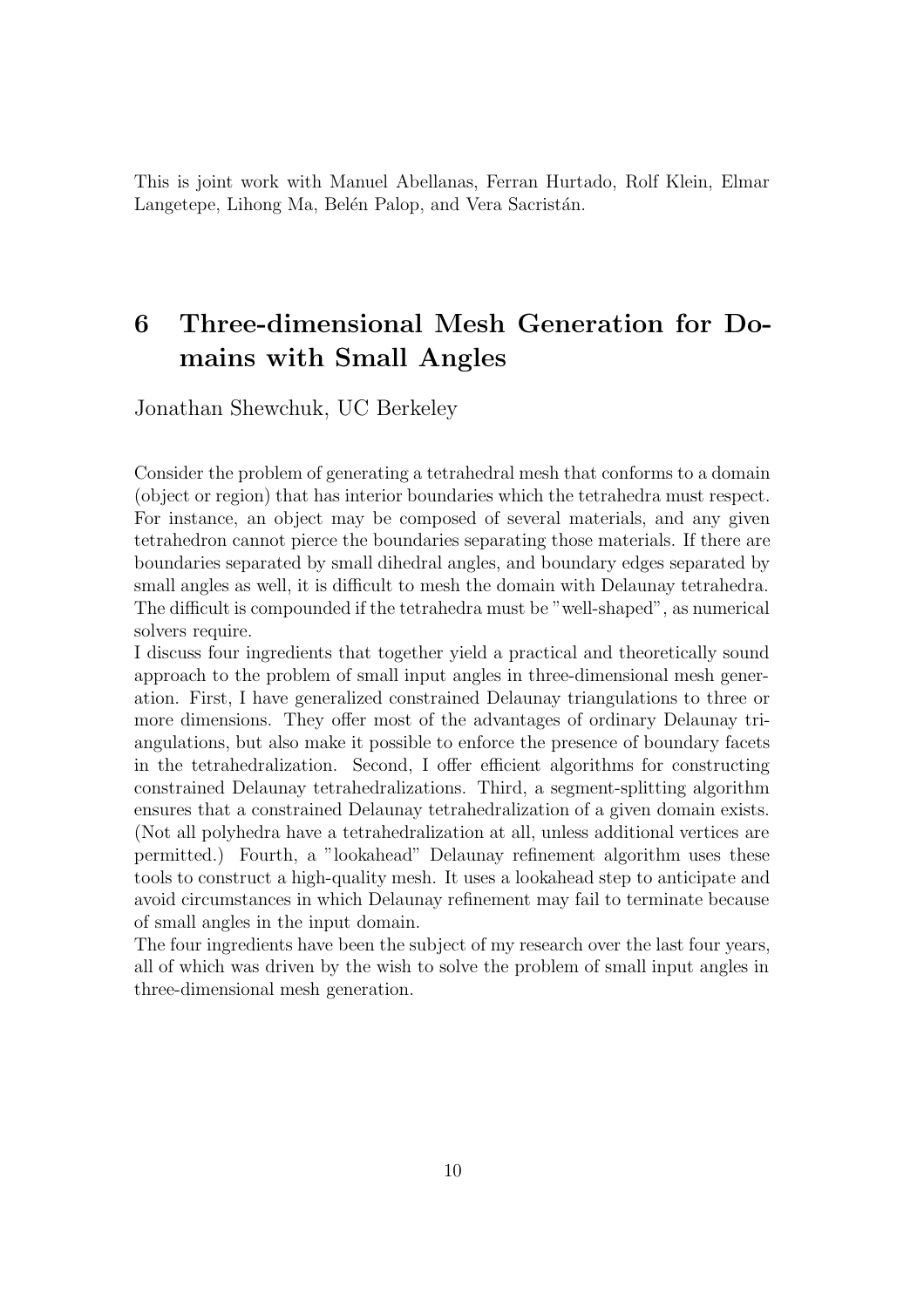## 7 Simulation of the Human Mandible: A Case Study in Hexahedral Mesh Generation

Matthias Müller-Hannemann, University of Bonn

We provide a case study for the generation of pure hexahedral meshes for the numerical simulation of physiological stress scenarios of the human mandible (jawbone).

This test case is used as a running example to demonstrate the applicability of a combinatorial approach for the generation of hexahedral meshes by means of successive dual cycle eliminations. We report on the progress and recent advances with this method. The given input data, a surface triangulation obtained from computed tomography data, requires a substantial mesh reduction and a suitable conversion into a quadrilateral surface mesh as a first step, for which we use mesh clustering and b-matching techniques.

Several strategies for improved cycle elimination orders are proposed. They lead to a significant reduction in the mesh size and a better structural quality. Based on the resulting combinatorial meshes, gradient-based optimized smoothing with the condition number of the Jacobian matrix as objective together with mesh untangling techniques yielded embeddings of a satisfactory quality.

To test our hexahedral meshes for the mandible model within an FEM simulation we used the scenario of a bite on a "hard nut." Our simulation results are in good agreement with observations from biomechanical experiments.

This is joint work with Cornelia Kober, FU Berlin.

## 8 Bounded Curvature Traversals of Narrow Roadways

#### David Kirkpatrick, University of British Columbia

We consider the problems of existence and construction of bounded (without loss of generality, unit) curvature paths in roadways (domains bounded by two curves of fixed separation  $w$  – the width of the roadway). Roadways can be viewed as the space swept by a disk of diameter w. If the boundaries do not self-intersect the roadway is said to be planar; non-planar roadways correspond to fixed width strips embedded in 3-space. For both planar and non-planar roadways we specify thresholds  $w^*$  with the properties:

i) for every roadway of width  $w \geq w^*$  there exists a unit curvature traversal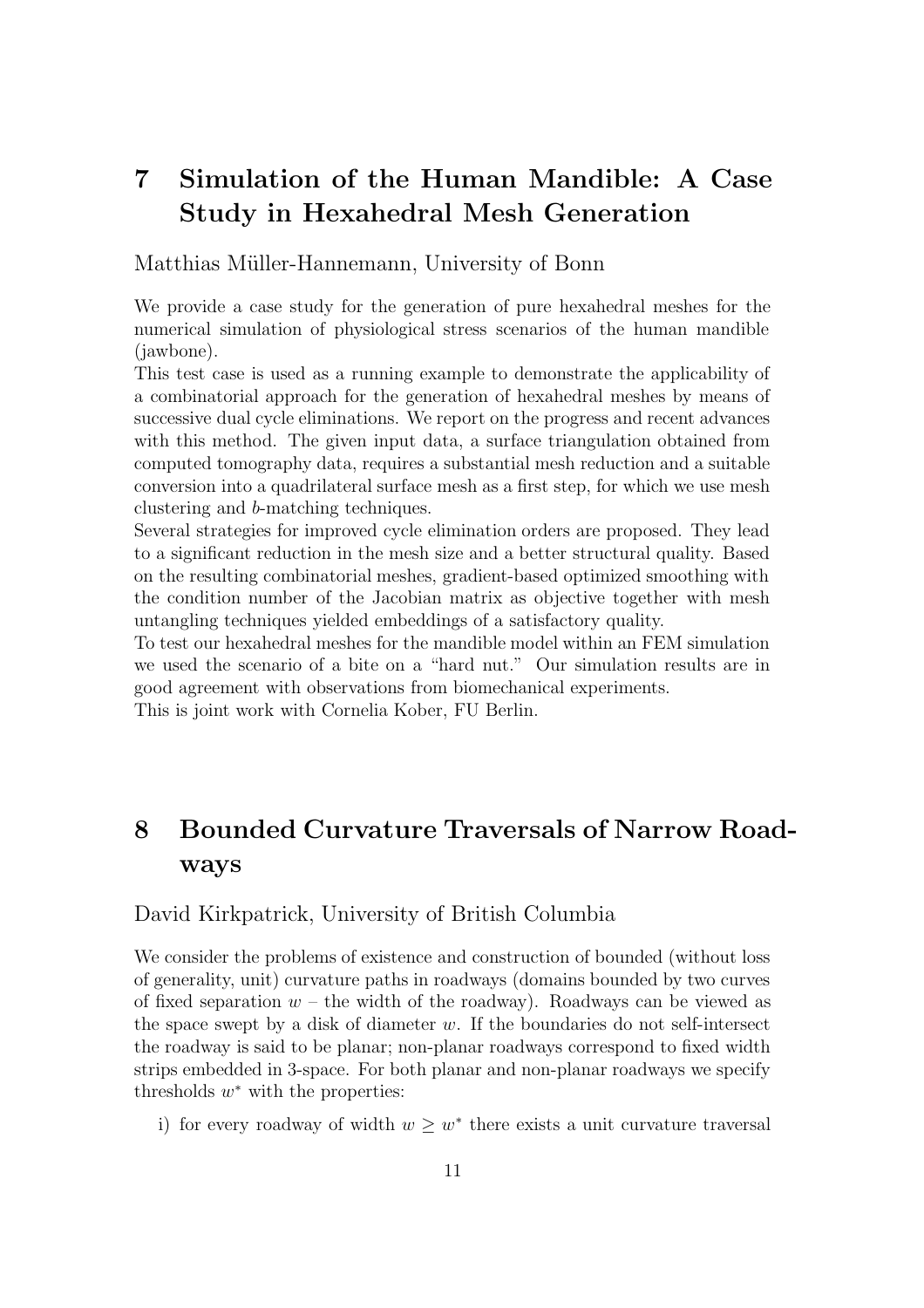(i.e. a path separating the roadway boundaries) whose number of bends is proportional to the number of bends in the shortest polygonal (i.e. unbounded curvature) separating chain; and

ii) for any  $\epsilon > 0$ , there exist roadways of width  $w^* - \epsilon$  which do not admit unit curvature traversals.

The exact values of  $w^*$  are  $1.4641...(2\sqrt{(3)}-2)$  and  $1.5051...(root of  $r^3 - 5r^2 -$$  $16r + 32 = 0$  for the planar and non-planar cases respectively. This is joint work with Sergei Bespamyatnikh.

### 9 Matching Polygonal Curves with Respect to the Fréchet Distance

Christian Knauer, Free University of Berlin

We provide the first algorithm for matching two polygonal curves  $f$  and  $q$  under translations with respect to the Fréchet distance. If f and g consist of m and n segments, respectively, the algorithm has runtime  $O((mn)^3(m+n)^2 \log(m+n))$ .

# 10 Approximate Matching of Polygonal Curves with Respect to the Fréchet Distance

Carola Wenk, Free University of Berlin

The task of comparing two two-dimensional shapes arises naturally in many applications. Often two-dimensional shapes are given by the planar curves forming their boundaries. Two possible distance measures to assess the resemblance of two curves are the Hausdorff distance and the Fréchet distance.

We show that there exist reference points that allow a fast matching of two curves with respect to the Fréchet distance under translations. Furthermore we consider planar curves where the arc length between any two points on the curve is at most a constant  $\kappa$  times their Euclidean distance, which we call  $\kappa$ -straight curves. We show that the Fréchet distance of such curves is at most  $(1 + \kappa)$  times their Hausdorff distance.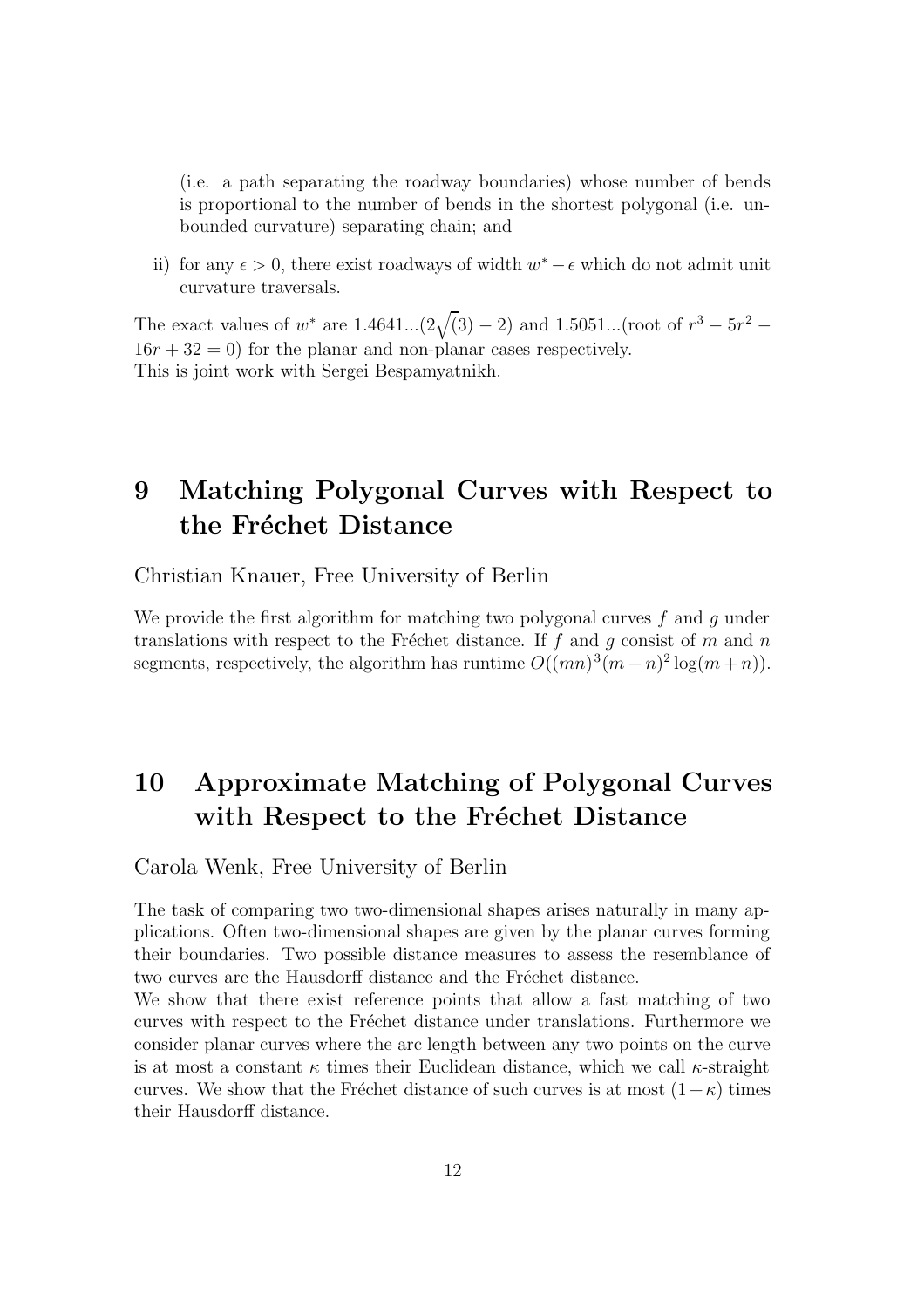# 11 Digital Halftoning As a Combinatorial Optimization Problem with Polynomial-time Algorithms

Tetsuo Asano, Japan Advanced Institute of Science and Technology

Digital halftoning is an important technique for printers to convert a continuoustone image to a binary image. In this paper we formulate it as a combinatorial optimization problem. The optimization criterion is to minimize the difference between the perceived displayed continuous-tone image and the perceived displayed halftone image. Although a number of algorithms have been proposed so far toward this goal, there is no study on its inherent computational difficulty to the best knowledge of the authors, except for the one given by three of the authors which established NP-hardness of some simplified version of the problem. In this paper we consider how to relax the optimization criterion to have a polynomial-time algorithm. A key idea is to describe the computational complexity using geometric characteristics of a family of regions which defines the criterion. We also show experimental results of our polynomial-time algorithm based on a minimum-cost maximum flow algorithm for comparison with the results of the conventional methods.

This is joint work with Naoki Katoh (Kyoto Univ.), Tomomi Matsui (Univ. of Tokyo), Hiroshi Nagamochi (Toyohashi Univ. of Technology, Koji Obokata (JAIST) and Takeshi Tokuyama (Tohoku Univ.)

# 12 Translating a Planar Object to Maximize Point Containment: Exact and Approximation Algorithms

Michiel Smid, University of Magdeburg

Let C be a closed and bounded set in the plane and let S be a set of  $n$  points in the plane. We consider the problem of computing a translate of  $C$  that contains the maximum number of points of S. We start by giving two basic algorithms for this problem whose running times are roughly quadratic in  $n$ . Then we show how random sampling can be used to transform any deterministic algorithm for this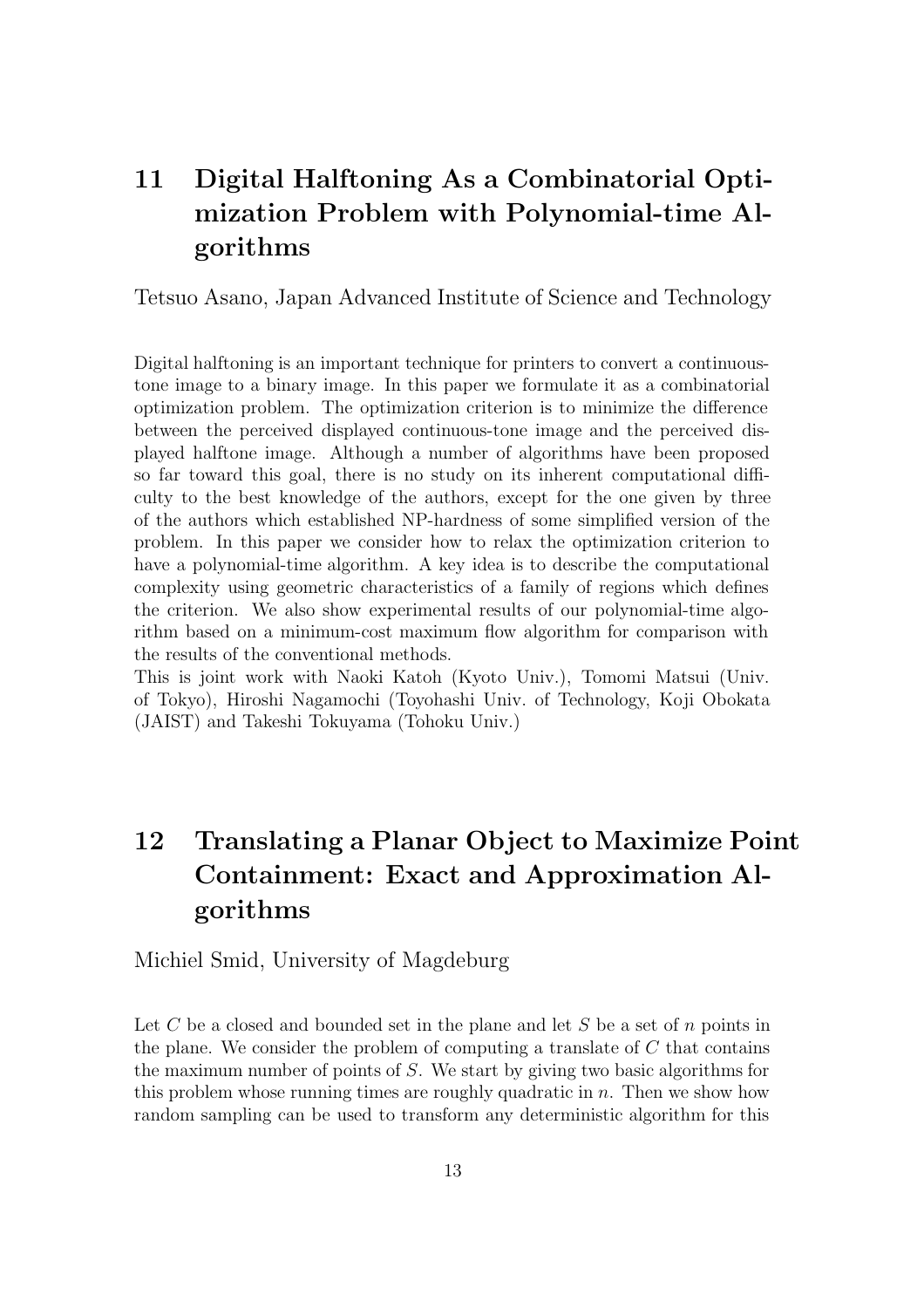optimal-placement problem into a Monte Carlo approximation algorithm. For sets  $C$  that satisfy a certain fatness condition, we use a simple bucketing technique to transform any algorithm for the optimal-placement problem into an algorithm that solves the same problem. The bucketing transformation can be implemented in the algebraic computation-tree model, or in a more powerful model using hashing. Applying the random-sampling and bucketing transformations to the two basic algorithms, we obtain a variety of results. For example, if C is a convex polygon with m vertices, we can solve the optimal-placement problem in the algebraic computation-tree model in  $O(n \log n + mn \log(mk^*) + nk^*)$  time, where  $k^*$  is the number of points in an optimal placement of C. Also, for any constants  $\epsilon, c > 0$ , we can compute a placement of C that contains at least  $(1 - \epsilon)k^*$  points in  $O(m + n \log(mn))$  time with error probability at most  $e^{-c\sqrt{k^*}}$ . Employing hashing techniques, we can implement this algorithm so that its running time is bounded by  $O(m + n \log m)$ . This is joint work with Torben Hagerup and Rahul Ray.

### 13 Enumerating Order Types for Small Point Sets

Oswin Aichholzer, TU Graz

Order types are a means to characterize the combinatorial properties of a finite point configuration. In particular, the crossing properties of all straight-line segments spanned by an planar n-point set are reflected by its order type. We establish a complete and reliable data base for all possible order types of size  $n = 10$  or less. The data base includes a realizing point set for each order type in small integer grid representation. To our knowledge, no such project has been carried out before.

We substantiate the usefulness of our data base by applying it to several problems in computational and combinatorial geometry. Problems concerning triangulations, simple polygonalizations, complete geometric graphs, and k-sets are addressed. This list of possible applications is not meant to be exhaustive. We believe our data base to be of value to many researchers who wish to examine their conjectures on small point configurations.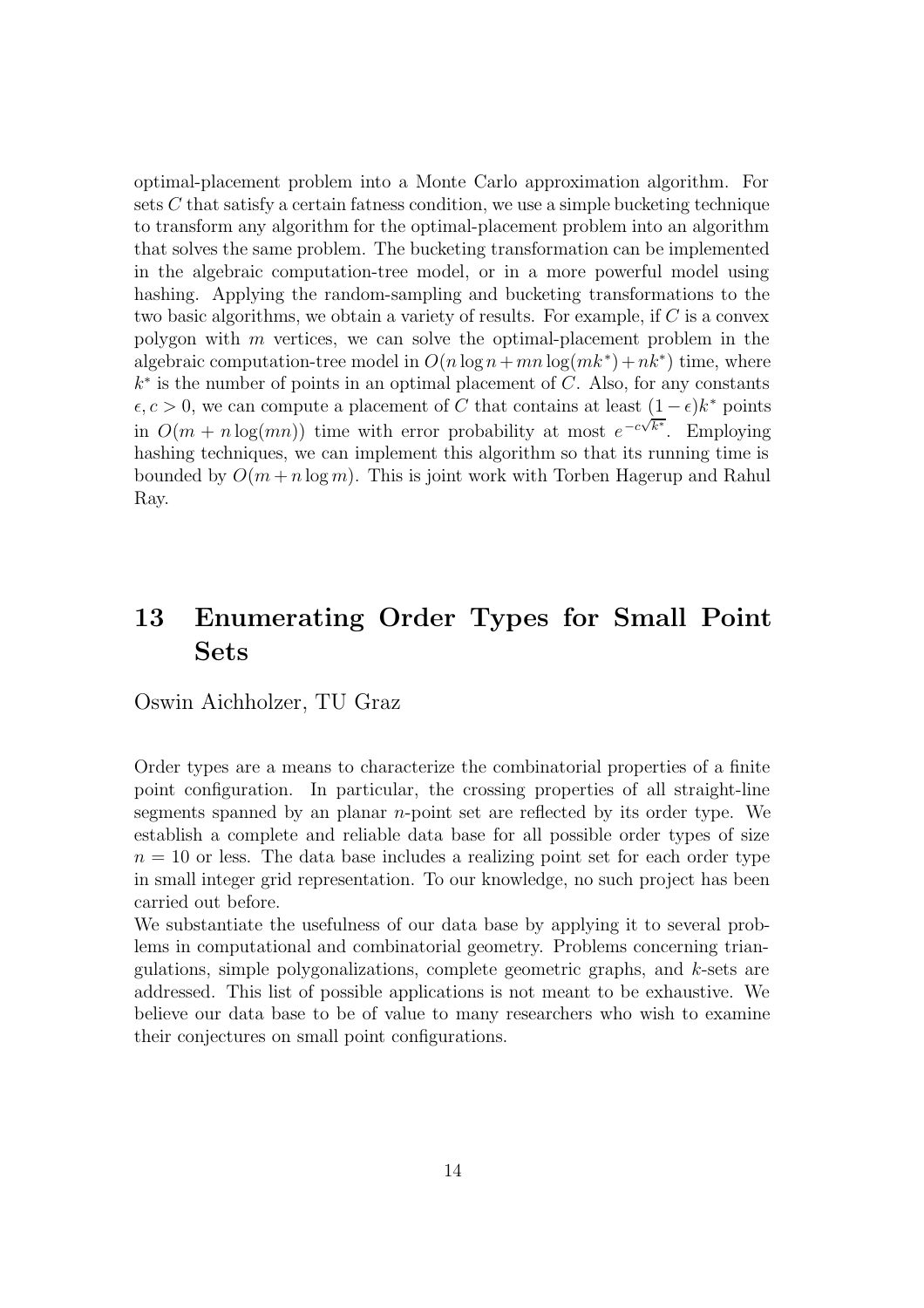### 14 Combinatorial Geometry Problems in Pattern Recognition

#### Peter Brass, Free University of Berlin

The general situation of point pattern matching is that two point-sets A (the pattern) and  $B$  (the background) in d-dimensional space are given, as well as an equivalence relation on subsets defined by a group  $G$  (translations, congruences, homotheties, similarities, affinities) Then we want to find all subsets of B that are equivalent to the given pattern  $A$ . In this talk I surveyed the current state for all of these situations, in each case giving bounds for the maximum number of possible matches and for the time needed to find them. Always these two questions, the combinatorial geometry problem of 'how many equivalent subsets are there' and the algorithmic problem 'how do we find them' turn out to be very strongly related. Then I presented some results on a preprocessing-variant of this problem, which leads to a different kind of geometric question, and proposed a new model for approximate point pattern matching ('window matching': the matching subset should actually be a section of  $B$ , cut out by a convex 'window'), for which I have some first results.

### 15 One Line and N Points

#### Bernd Gärtner, ETH Zürich

We describe and analyze a simple randomized process involving one line and  $n$ points in the plane. The process models the behavior of the RANDOM-EDGE simplex algorithm on  $(n-2)$ -polytopes with n facets. We obtain a tight  $\Theta(\log^2 n)$ bound for the expected number of pivot steps. This is the first nontrivial analysis of RANDOM-EDGE for a whole class of polytopes. Previous results were restricted to special polytopes.

This is joint work with Joszef Solymosi, Falk Tschirschnitz, Pavel Valtr and Emo Welzl.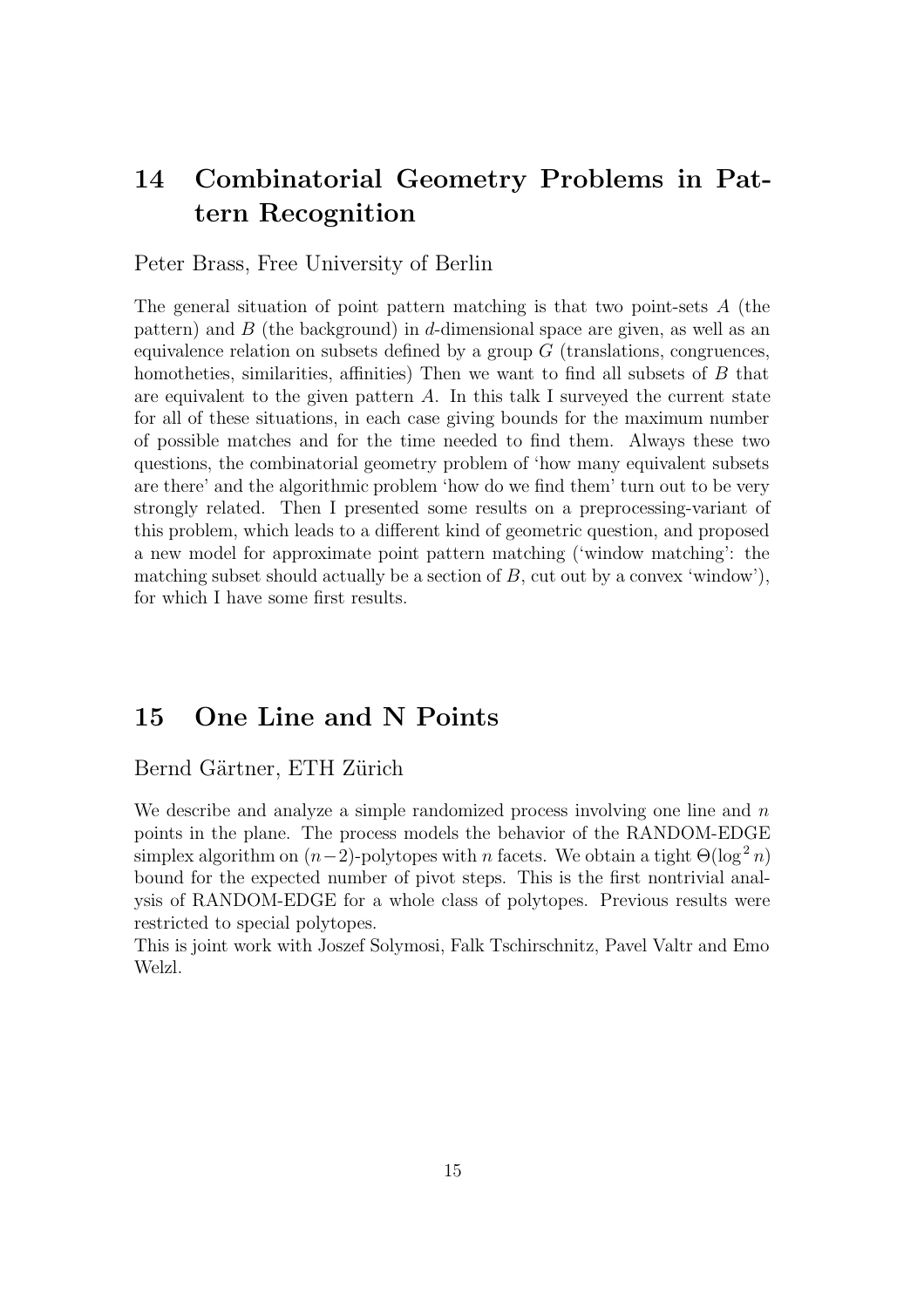### 16 Exact Geometric Computation and Randomized Theorem Proving

Chee K. Yap, Courant Institute, New York

The phenomenon of numerical nonrobustness is an important issue for many scientific and engineering applications. Among the many approaches proposed, the idea of Exact Geometric Computation (EGC) is one of the most promising with a sound basis. We review the key challenges facing EGC and some recent results on root bounds and filters. We then describe our ongoing work on the "Core Library" which aims to bring EGC techniques within easy reach of any programmer.

The rest of the talk describes an unexpected application in randomized theorem proving. We generalize the well-known Schwartz's Lemma for randomized zero testing of multivariate polynomials. The generalization allows the input expressions to have division and radical operations. This then allows us to randomly test the truth of geometric theorems based on ruler-and-compass constructions. Our theorems have the form  $(D, H) \Rightarrow (P = 0)$  where H is a set of polynomial equations, D a set of degeneracy conditions (either polynomial inequalities or inequations) and  $P$  a polynomial. Because of the possibility of inequalities, such theorems are strictly speaking theorems about "real geometry" (even when the corresponding theorem about complex geometry may be true).

We have implemented such a prover using the Core Library. Our experimental results show that when such a theorem is also true in complex geometry, then Wu's method may be much faster for "real geometry". On the other hand, our method is the fastest method available for such real theorems. Another useful feature of our system is its ability to reject false theorems very quickly.

This is joint work with Daniela Tulone and Chen Li.

## 17 A Separation Bound for Real Algebraic Expressions

#### Kurt Mehlhorn, MPI für Informatik, Saarbrücken

(Joint work with Christoph Burnikel, Stefan Funke, Stefan Schirra and Susanne Schmitt)

Real algebraic expressions are expressions whose leaves are integers and whose internal nodes are additions, subtractions, multiplications, divisions, k-th root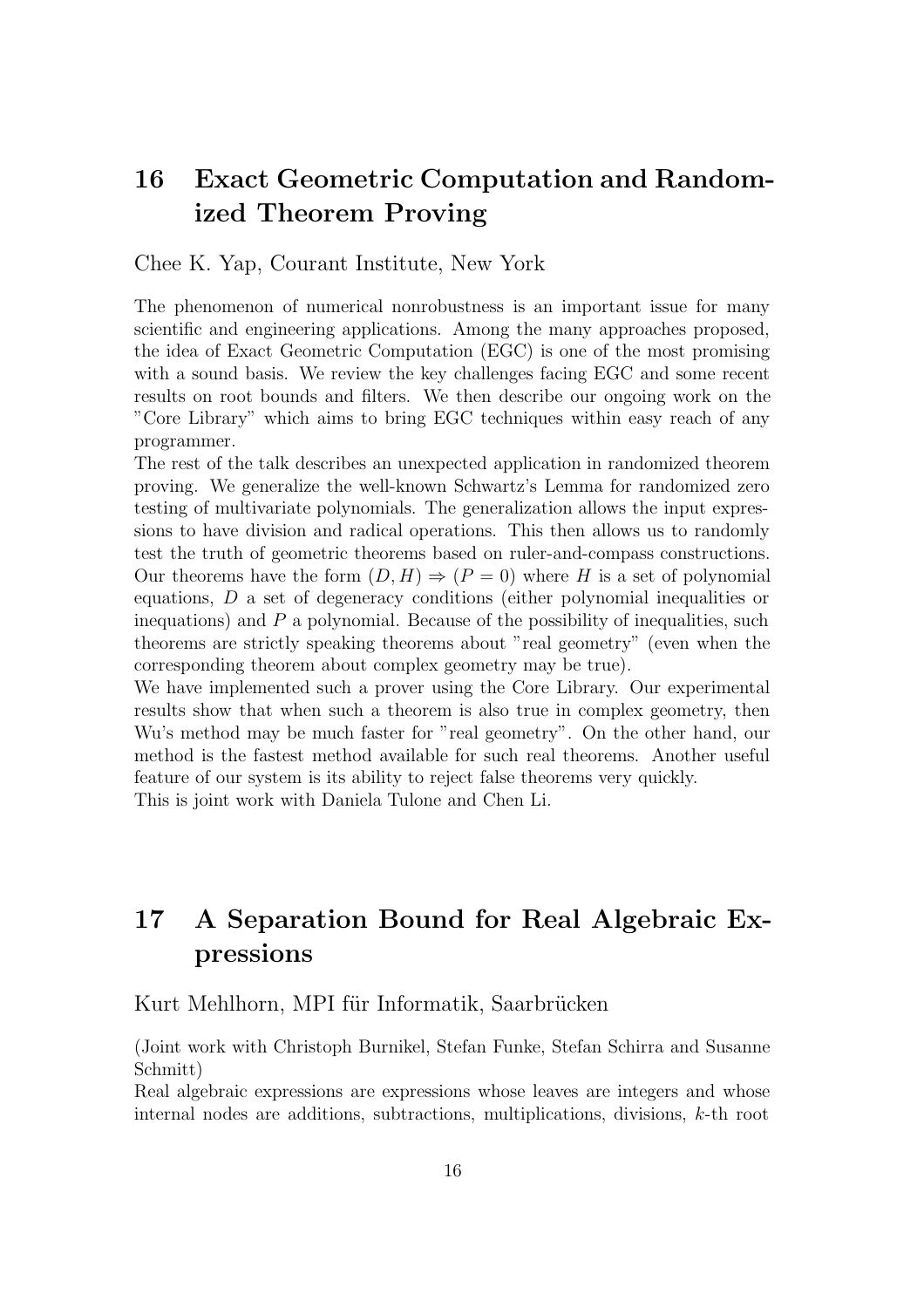operations for integral  $k$ , and taking roots of polynomials whose coefficients are given by the values of subexpressions. We consider the sign computation of real algebraic expressions, a task vital for the implementation of geometric algorithms. We prove a new separation bound for real algebraic expressions and compare it analytically and experimentally with previous bounds. The bound is used in the sign test of the number type leda real.

### 18 Geometric Straight-line Programs

Ulrich Kortenkamp, Free University of Berlin

Straight-line programs are a common way to represent polynomials in a compact fashion. If we want to use them as a description tool for geometry, we are in need of square (and cubic) roots as soon as we introduce intersections of circles (or general conics). Unfortunately, roots are not determined but ambiguous, which leads to several different possible instances for a straight-line program with given input values. A major problem is the following decision problem: Does there exist a continuous path from one instance of a straight-line program to another one? We show that this problem is at least as hard as deciding whether a polynomial given by a straight-line program is the zero polynomial.

### 19 Nearest Neighbor Search in High Dimensions

Laura Heinrich-Litan, Free University of Berlin

The talk presents algorithms for solving the nearest neighbor problem with respect to the  $L_{\infty}$ -distance. The first algorithm requires no preprocessing and storage only for the point set  $P$ . Its average runtime assuming that the set  $P$  of n points is drawn at random from  $[0, 1]^d$  under uniform distribution is essentially  $\Theta(nd/\ln n)$  thereby improving the brute-force method by a factor of  $\Theta(1/\ln n)$ . Several generalizations of the method are also presented, in particular to other "well-behaved" probability distributions and to the important problem of finding the k nearest neighbors to a query point. It is shown how to use a partition of the point set  $P$  into monotone subsequences, which is computed in the preprocessing phase, in order to speed up the query algorithm. The talk presents also a method which provides time-space tradeoffs for  $L_{\infty}$ -nearest-neighbor-search.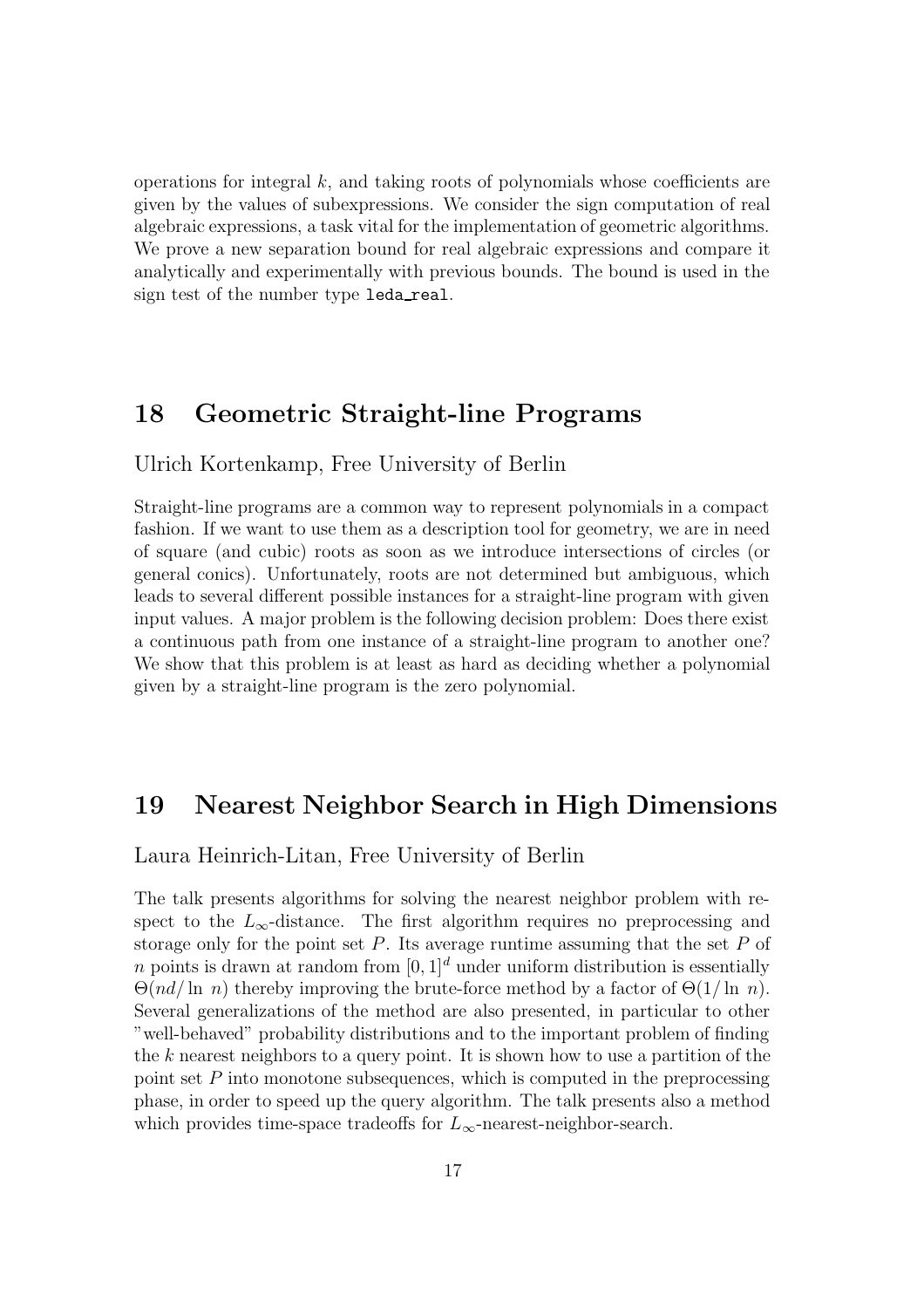## 20 Better algorithms for high-dimensional proximity problems via asymmetric embeddings

Piotr Indyk, Massachusetts Institute of Technology

In this talk we give approximation algorithms for several proximity problems in high dimensional space. In particular, we give a Las Vegas data structure for  $(1 + \epsilon)$ −nearest neighbor with polynomial space and query time polynomial in dimension d and  $\log n$ , where n is the database size. We also give a deterministic 3-approximation algorithm with similar bounds. Finally, we show a general reduction from the furthest point problem to the nearest neighbor problem. Our results are unified by the fact that their key component is a dimensionality reduction technique for Hamming spaces.

### 21 Discrete mobile centers

Leonidas Guibas, Stanford University

We propose a new randomized algorithm for maintaing a set of clusters among moving points in the plane. Given a specified cluster radius, our algorithm selects and maintains a variable subset of the nodes as cluster centers. This subset has the property that:

- balls of the given radius centered at the chosen nodes cover all the others, and
- the number of centers selected is a constant-factor approximation of the minimum possible

As the nodes move, an event-based kinetic data structure updates the triangles as necessary. This kinetic data structure is shown to be responsive, efficient, local, and compact. The produced cover is also smooth, in the sense that wholescale cluster re-arrangements are avoided. The algorithm can be implemented without exact knowledge of the node positions, if each node is able to sense its distance to other nodes up to the cluster radius. Such a kinetic clustering can be used in numerous applications where mobile devices must be interconnected into an ad-hoc network to collaboratively perform same task.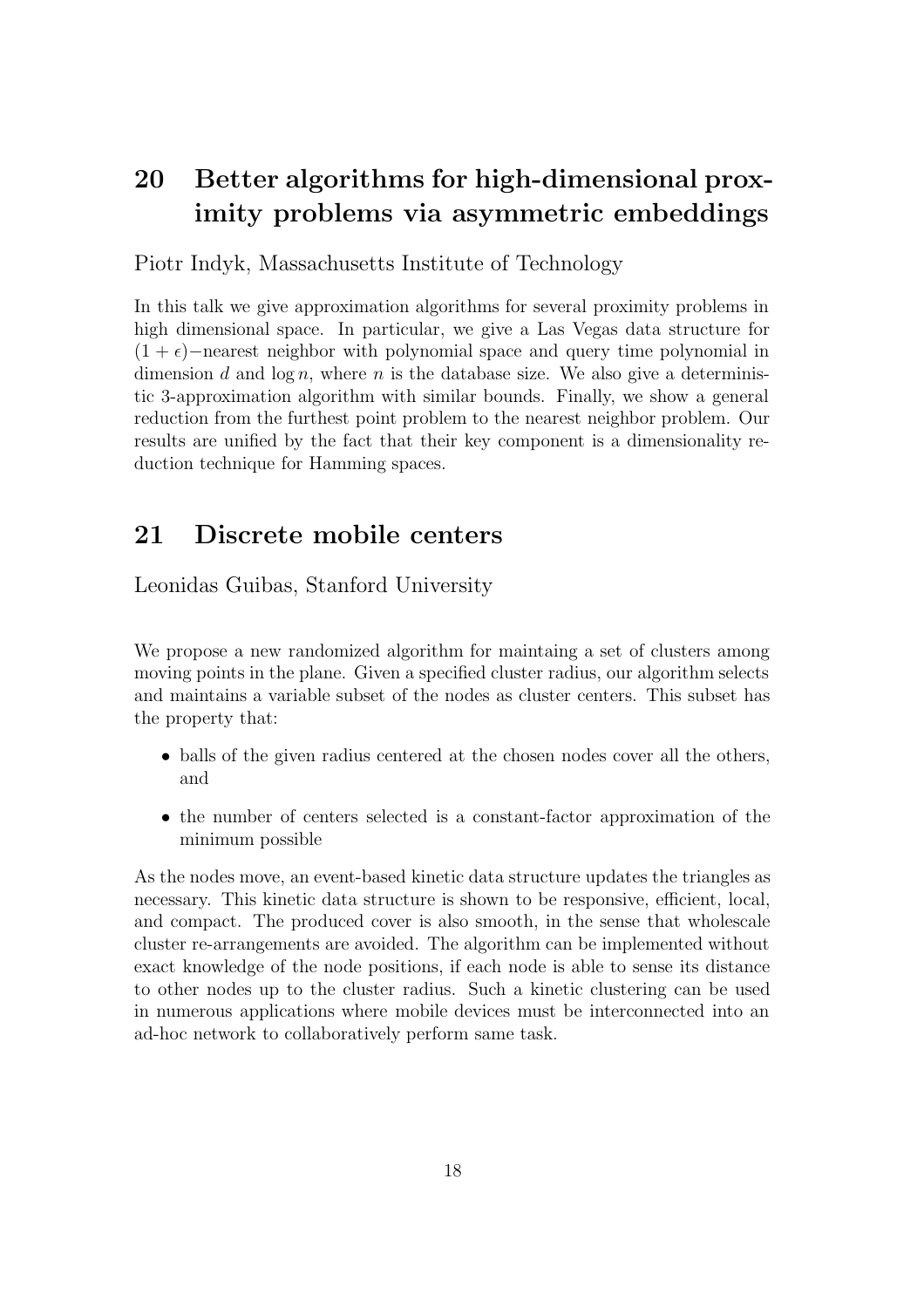### 22 Data Structures for Moving Objects

Pankaj K. Agarwal, Duke University

With the rapid advances in positioning systems, e.g., GPS, ad-hoc networks, and wireless communication, it is becoming increasingly feasible to track and record the changing position of continuously moving objects. These developments have raised a wide range of challenging geometric problems involving moving objects, including efficient data structures for answering proximity queries, for clustering, and for maintaining connectivity information. This talk describes a few data structures for answering various queries on moving objects and states a number of open problems in this area.

## 23 Kinetic Collision Detection for Simple Polygons

Bettina Speckmann, University of British Carolina

We design a simple and elegant kinetic data structure for detecting collisions between polygonal (but not necessarily convex) objects in motion in the plane. Our structure is compact, maintaining an active set of certificates whose number is proportional to a minimum-size set of separating polygons for the objects. It is also responsive; on the failure of a certificate invariants can be restored in time logarithmic in the total number of object vertices. Furthermore we describe an extension of this structure that incorporates a hierarchical representation of convex chains. This permits us to define and maintain an adaptive hierarchical outer approximation for simple polygons. The latter constitutes a succinct approximation of the relative convex hull of the objects whose size is linearly related to the size of the minimum link subdivision separating the objects. This representation can be exploited to give separation sensitive complexity bounds for kinetic collision detection.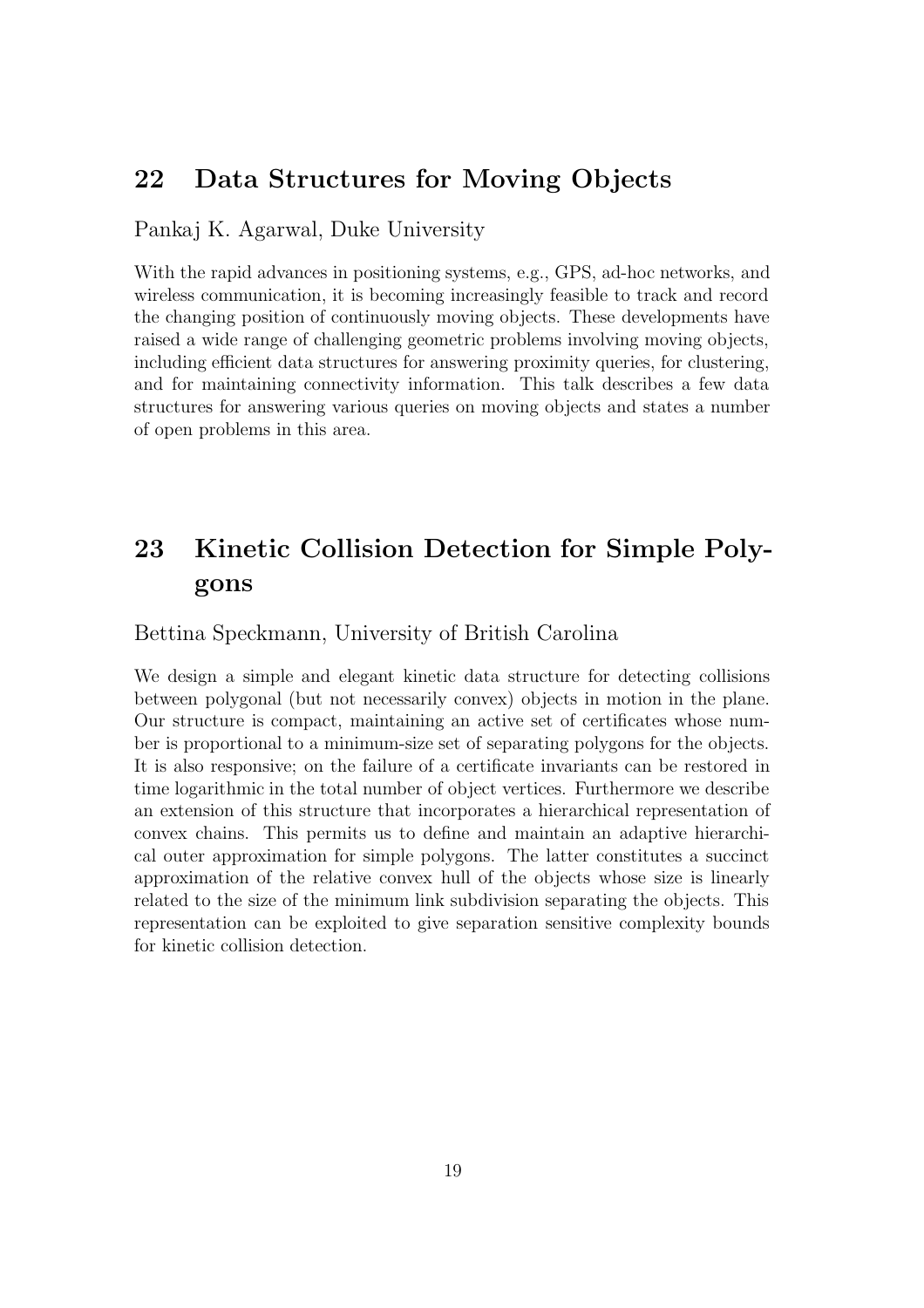### 24 Incarnations of the Generalized Lower Bound Theorem

Emo Welzl, ETH Zürich

We briefly discuss the Generalized Lower Bound Theorem for polytopes, and relate it to recently established extremal results in combinatorial geometry.

Generalized Lower Bound Theorem. Consider a simplicial d-polytope with  $f_i$  the number of its *i*-faces,  $0 \le i \le d-1$ . We know that the f-vector  $(f_0, f_1, \ldots, f_{d-1})$ has to satisfy certain conditions. For example, when  $d = 3$ , we have  $f_0 - f_1 + f_2 =$ 2,  $f_0 \geq 4$ , and  $f_1 = 3f_0 - 6$ . These facts generalize to other dimensions, e.g. Euler's Relation,  $\sum_{i=0}^{d-1} (-1)^{i} f_i = 1 + (-1)^{d-1}$ , for all  $d \ge 0$ , which is just one of the so-called *Dehn-Sommerville Relations*. Moreover,  $f_0 \geq d + 1$ , for  $d \geq 0$ , and  $f_1 \geq d f_0 - \binom{d+1}{2}$  $\binom{+1}{2}$  for  $d \geq 3$ . The later is called *Lower Bound Theorem*, due to D. Barnette,  $1970$ . The two inequalities are the first of a whole sequence – known as the Generalized Lower Bound Theorem, first proved by R. Stanley in 1980 (as part of the necessity part of the g-Theorem that was conjectured by P. McMullen). It claims that all expressions  $g_1 := f_0 - (d+1), g_2 := f_1 - d f_0 + \binom{d+1}{2}$  $\binom{+1}{2}, \; g_3 :=$  $f_2 - (d-1)f_1 + {d \choose 2}$  $\binom{d}{2}f_0-\binom{d+1}{3}$  $\binom{+1}{3}$ , ...  $g_i := \cdots$ , are nonnegative, for  $i \leq d/2$ . (We agree on  $f_{-1} := 1$ . Then  $g_i := \sum_{j=1}^{i+1} (-1)^{j-1} {d+j-i \choose j-1}$  $j-1$  $\left(f_{i-j}, \text{ which is } h_i - h_{i-1} \text{ given}\right)$ the *h*-vector defined by the identities  $f_{d-i-1} = \sum_{j=0}^{d} {j \choose i}$  $\int_{i}^{j}$  $h_{j}$ ,  $0 \leq i \leq d$ .)

Balanced Lines. Let R and B be two disjoint sets of n points each in the plane, so that  $R \cup B$  is in general position (i.e. no three on a common line). A line is called *balanced*, if it contains a point in  $R$  and a point in  $B$ , and, on both sides of the line, the number of points from  $R$  and  $B$  are equal. In 2000, J. Pach and R. Pinchasi proved that there are always at least n balanced lines, answering a conjecture of G. Baloglou's. The bound is tight. Their proof required quite some effort and is rather technical, probably more than such a simple statement might deserve – one may be tempted to believe. However, we show that this fact is equivalent to

 $g_{d/2} \geq 0$ , for *d*-polytopes with at most  $d + 4$  vertices and *d* even. (\*) On one hand, that allows now a simpler proof of the balanced lines result. On the other hand, the GLBT has so far resisted an 'elementary' proof, even for the special case which is of interest here.

Halving Triangles. Given a set Q of  $2n + 1$  points in general position in 3-space (i.e., no four coplanar), a *halving triangle* is a triangle  $t$  spanned by three of the points in Q, with the same number of points from Q on both sides of the plane carrying t. It has been shown that there are always at least  $n^2$  halving triangles; this is tight, e.g., when the points are in convex position. It follows from the (at most j)-facets result in 3-space by Welzl, presented at the '99 Computational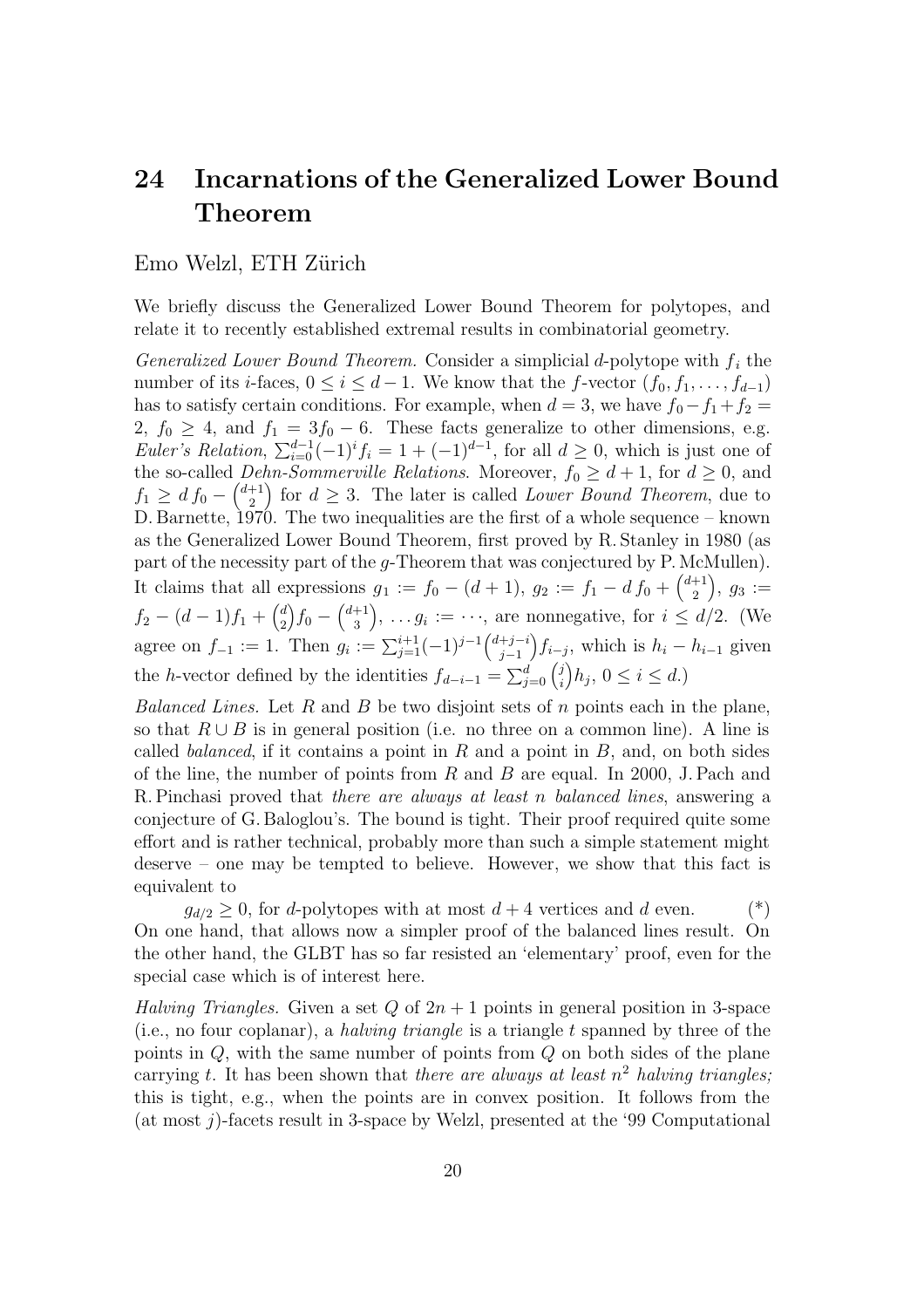Geometry Dagstuhl Meeting. Again, it is equivalent to the fact about balanced lines, and to  $(*).$ Joint work with Micha Sharir.

25 Bounded-degree Pseudo-triangulations of Points

Jack Snoeyink, University of North Carolina

A pseudo-triangle is a planar polygon that has three convex vertices, and possibly other vertices with internal angles greater than  $\pi$ . A pseudo-triangulation (PT) for  $n$  points in the plane is a partition of their convex hull into pseudo-triangles using these points as vertices. PTs have been studied because of their applications to visibility, collision detection data structures, and motion of a linkage.

We show several basic properties: 1. The minimum PTs on  $n$  points in general position have  $n-2$  pseudo-triangles,  $2n-3$  edges, and one reflex angle at each point. 2. A canonical minimum PT can be computed by a simple sweep algorithm. 3. The family of all minimum PTs is connected under a natural edge flip operation. 4. Every point set has a minimum PT with maximum vertex degree 6; in a PT wheel with 12 points, some vertex has degree at least 5.

We would like to determine whether every point set has a PT with maximum degree 5; we have implemented a test in software that enumerates minimum pseudotriangles. We would also like to determine, for points moving with linear trajectories, how to use edge flips to preserve some degree bound.

This was joint work with Lutz Kettner, Andrea Mantler, Bettina Speckmann, and Fumihiko Takeuchi.

### 26 Three-dimensional Shape Matching

Bernard Chazelle, Princeton University

I will discuss a new method for computing shape signatures for arbitrary (possibly degenerate) 3D polygonal models. The approach is based on reducing the shape matching problem to the comparison of probability distributions. Experimental evidence suggests that the method compares favorably to more traditional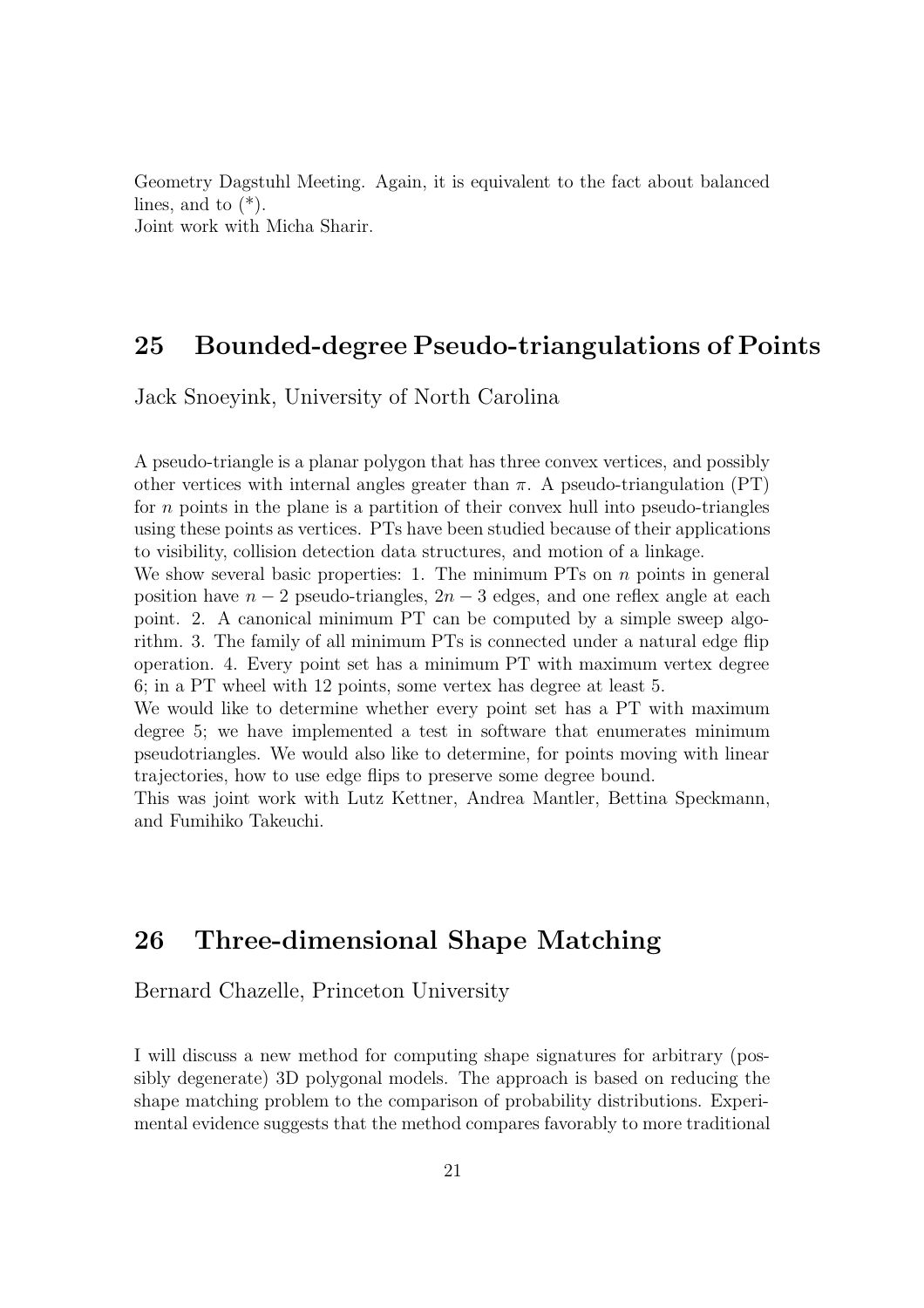shape matching methods that require pose registration, feature correspondence, or model fitting.

This is joint work with David Dobkin, Tom Funkhouser, and Robert Osada.

## 27 New Bounds for Incidences and Related Problems

Micha Sharir, Tel Aviv University and New York University

Given a set P of m distinct points in the plane and C a set of n curves, we denote by  $I(P, C)$  the number of point-curve incidences between P and C, and by  $I(m, n)$  the maximum possible value of  $I(P, C)$ , for  $|P| = m$ ,  $|C| = n$ . We review known bounds for  $I(m, n)$  for the case of lines, unit circles, and general circles, present several techniques that lead to simple proofs of these bounds, and derive new bounds for the case of general circles and for several other related cases. The talk reviews the recent techniques due to Székely and to Tamaki and Tokuyama, and presents several improvements of their bound. For example, we show that *n* circles or parabolas can be cut into  $O(n^{3/2+\epsilon})$  arcs, each pair of which intersect at most once. For pairwise-intersecting pseudo-circles the bound improves to  $O(n^{4/3})$ . We also discuss duality in pseudoline arrangements, and use this to compute efficiently incidences between points and pseudolines or circles or parabolas.

This is joint work with B. Aronov, J. Pach, R. Pinchasi, E. Nevo, P. Agarwal and S. Smorodinsky. Results: Complexity of many faces for arrangements of curves as above, Erd˝os' repeated distances and distinct distances problems, the number of congruent simplices in a point set in higher dimensions, incidences involving parabolas or graphs of polynomials of constant maximum degree, some algorithmic connections, and more.

# 28 Binary Space Partitions for Axis-Parallel Segments, Rectangles, and Hyperrectangles

#### Joseph S. Mitchell, SUNY at Stony Brook

We provide a variety of new results, including upper and lower bounds, as well as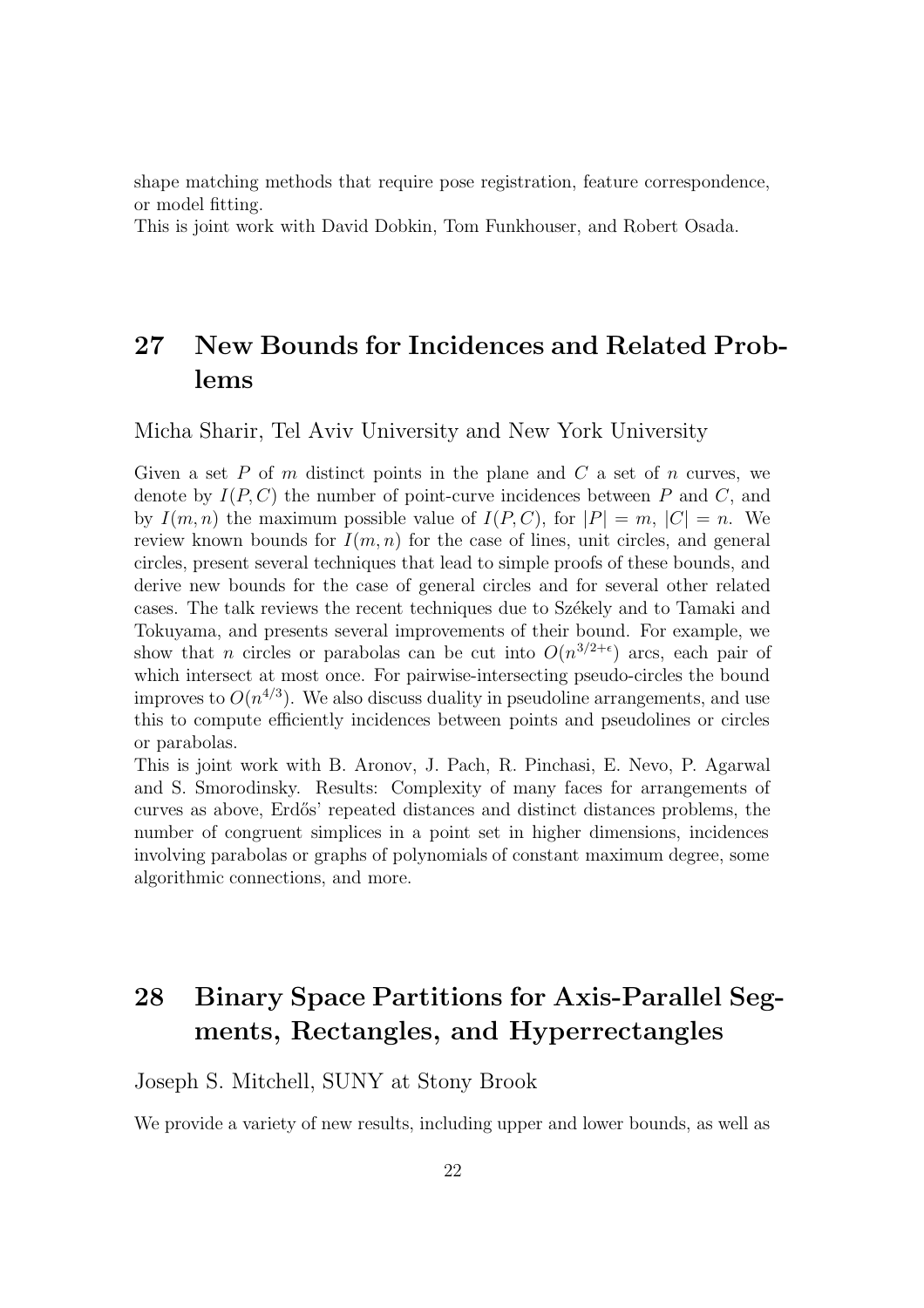simpler proof techniques for the efficient construction of binary space partitions (BSP's) of axis-parallel segments, rectangles, and hyperrectangles. (a) A consequence of the analysis in  $[1]$  is that any set of n axis-parallel and pairwise-disjoint line segments in the plane admits a binary space partition of size at most  $2n - 1$ . We establish a worst-case lower bound of  $2n - o(n)$  for the size of such a BSP, thus showing that this bound is almost tight in the worst case. (b) We give an improved worst-case lower bound of  $\frac{9}{4}n - o(n)$  on the size of a BSP for isothetic pairwise disjoint rectangles. (c) We present simple methods, with equally simple analysis, for constructing BSP's for axis-parallel segments in higher dimensions, simplifying the technique of [2] and improving the constants. (d) We obtain an alternative construction (to that in [2]) of BSP's for collections of axis-parallel rectangles in 3-space. (e) We present a construction of BSP's of size  $O(n^{5/3})$  for n axis-parallel pairwise disjoint 2-rectangles in  $\mathbb{R}^4$ , and give a matching worst-case lower bound of  $\Omega(n^{5/3})$  for the size of such a BSP. (f) We extend the results of [2] to axis-parallel k-dimensional rectangles in  $\mathbb{R}^d$ , for  $k < d/2$ , and obtain a worst-case tight bound of  $\Theta(n^{d/(d-k)})$  for the size of a BSP of n rectangles. Both upper and lower bounds also hold for  $d/2 \leq k \leq d-1$  if we allow the rectangles to intersect.

This is joint work with Adrian Dumitrescu and Micha Sharir; to appear in the Proceedings of the ACM Symposium on Computational Geometry, June 2001.

#### References

- 1. F. d'Amore and P.G. Franciosa, On the optimal binary plane partition for sets of isothetic rectangles, Inform. Process. Lett. 44 (1992), 255–259.
- 2. M.S. Paterson and F.F. Yao, Optimal binary space partitions for orthogonal objetcs, J. Algorithms 13 (1992), 99–113.

### 29 Nice Point Sets Can Have Nasty Delaunay Triangulations

Jeff Erickson, University of Illinois - Urbana

We consider the complexity of Delaunay triangulations of sets of points in  $\mathbb{R}^3$ under certain practical geometric constraints. The spread of a set of points is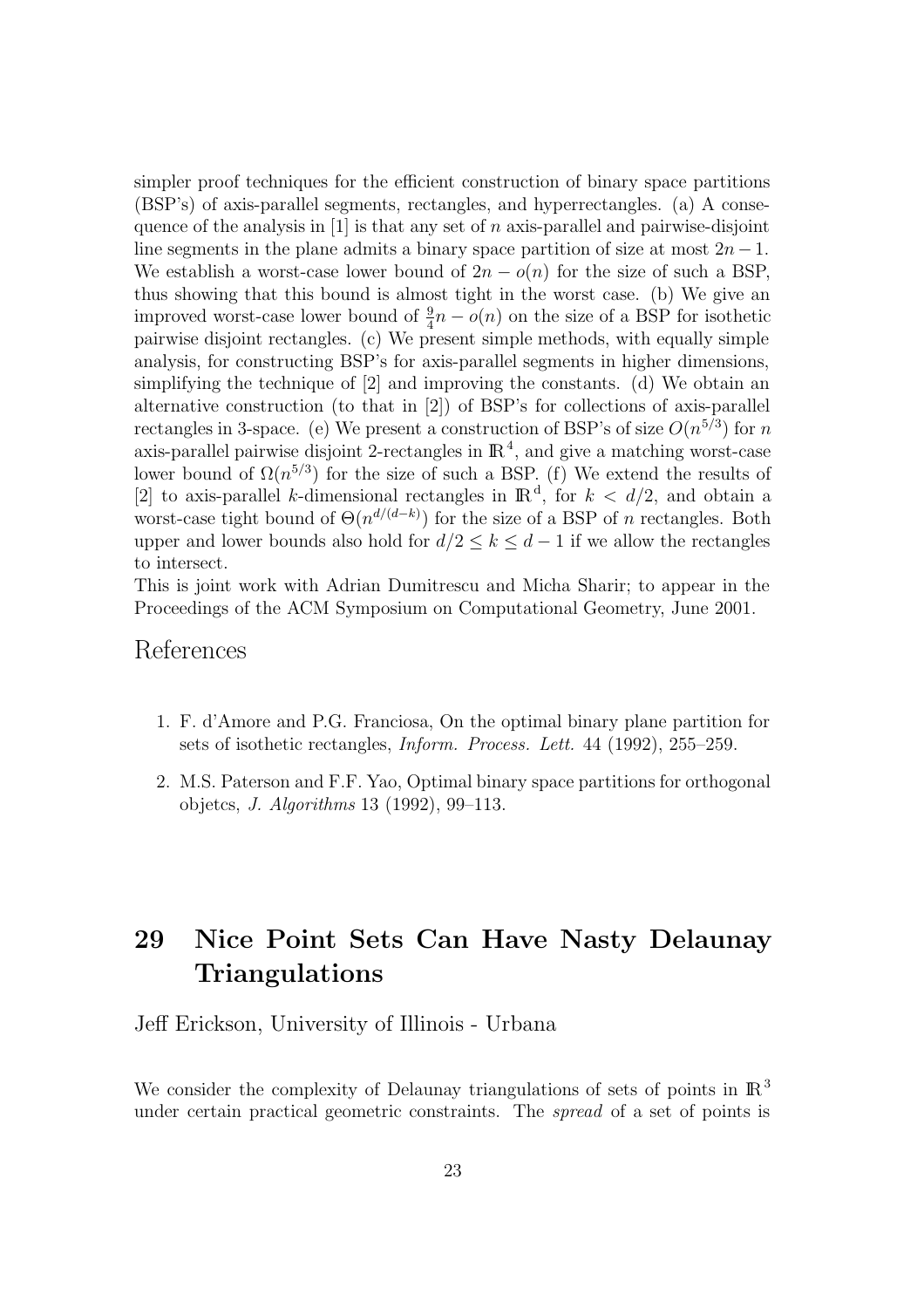the ratio between the longest and shortest pairwise distances. We show that in the worst case, the Delaunay triangulation of n points in  $\mathbb{R}^3$  with spread  $\Delta$  has complexity  $\Omega(\min\{\Delta^3, n\Delta, n^2\})$  and  $O(\min\{\Delta^4, n^2\})$ . For the case  $\Delta = \Theta(\sqrt{n})$ , our lower bound construction consists of a uniform sample of a smooth convex surface with bounded curvature. We also construct a family of smooth connected surfaces such that the Delaunay triangulation of any good point sample has nearquadratic complexity.

### 30 The Shuffling Buffer

Olivier Devillers, INRIA - Sophia Antipolis

The complexity of randomized incremental algorithms is analyzed with the assumption of a random order of the input. To guarantee this hypothesis, the  $n$ data have to be known in advance in order to be mixed what contradicts with the on-line nature of the algorithm.

We present the *shuffling buffer* technique to introduce sufficient randomness to guarantee an improvement on the worst case complexity by knowing only  $k$  data in advance.

Typically, an algorithm with  $O(n^2)$  worst-case complexity and  $O(n)$  or  $O(n \log n)$ randomized complexity has an  $O(\frac{n^2 \log k}{k})$  $\frac{\log k}{k}$ ) complexity for the shuffling buffer. We illustrate this with binary search trees, the number of Delaunay triangles or the number of trapezoids in a trapezoidal map created during an incremental construction.

This is joint work with Philippe Guigue (INRIA).

## 31 Reconstruction of Line Arrangements from Linear Probes

#### William S. Evans, University of British Columbia

We are given an arrangement of n invisible input lines in the plane. None of the input lines are vertical. Our task is to determine the arrangement by probing it with vertical probe lines. If we draw a probe line through the input arrangement, we obtain the coordinates of the intersections of the probe line with the invisible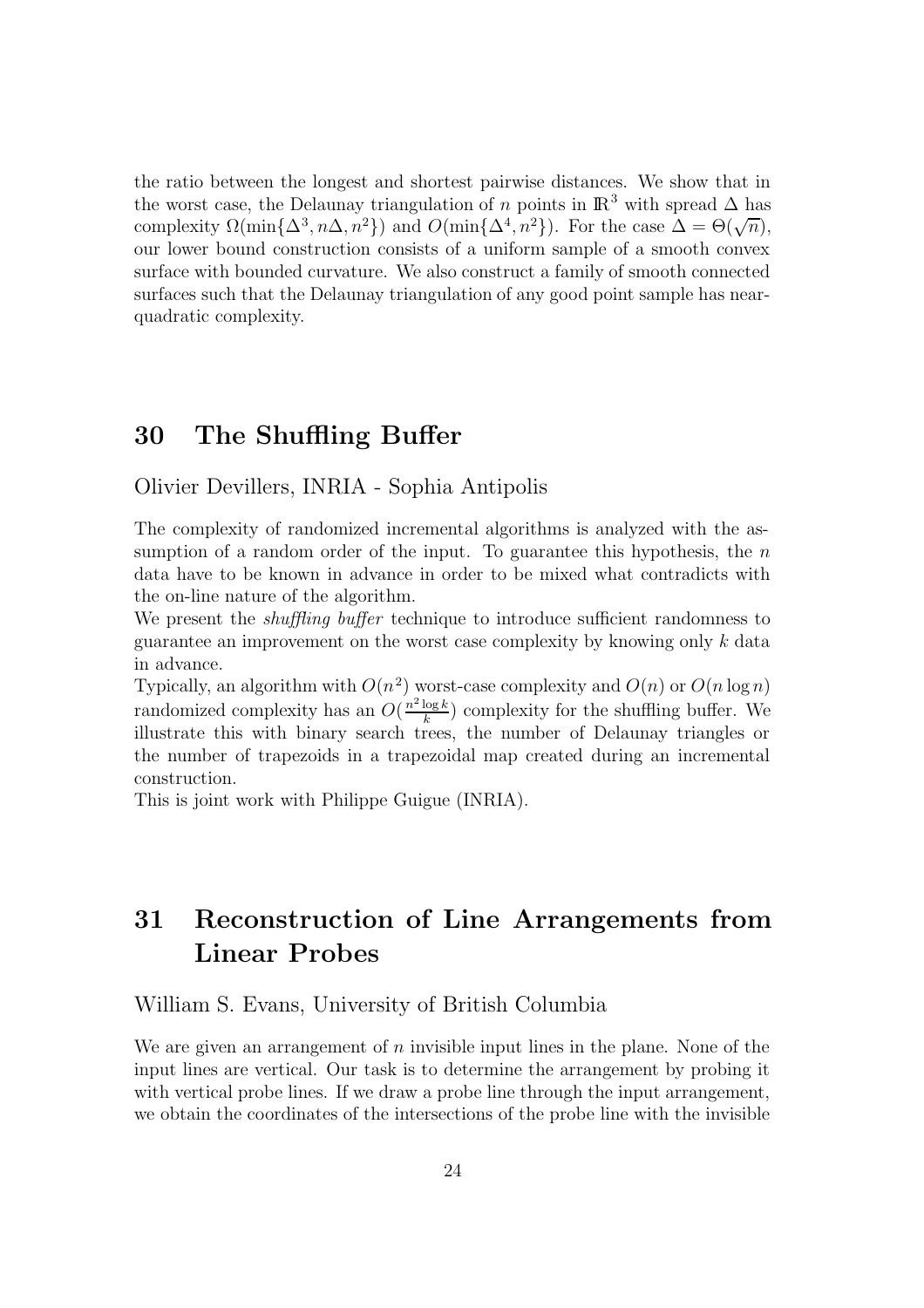lines.

If we could place the probes one after the other then we could determine the hidden arrangement using only three probes. The real problem is to find a set of  $k$  vertical probes that will work to determine any arrangement of  $n$  input lines. We know that any  $n + 1$  probes suffice and that any  $n - 1$  probes do not suffice - meaning that there are two different arrangements of n lines that "look the same" according to the  $n-1$  probes.

If we strengthen the probes so that they report the number of input lines that pass through an intersection then the example showing that  $n - 1$  probes are insufficient no longer works. For these stronger probes, we show that the number of probe lines must be at least  $\log n$ . In particular, k probes can be confused by  $6^{k/3}/2$  input lines (for k divisible by 3).

This is joint work with R. Beals, M. de Berg, J. Bose, D. Bremner, J. Friedman, and L. Narayanan.

### 32 Schematization of Network Maps

Marc van Kreveld, Utrecht University

We study the problem of computing schematized versions of network maps, like railroad maps. Every path of the schematized map has two or three links with restricted orientations, and topologically, the schematized map must be equivalent to the input map. Our approach applies to several types of schematizations, and certain additional constraints can be added. In the general case our algorithm takes  $O(n \log^3 n)$  time, and when all paths in the input are monotone in some (not necessarily the same) direction, it runs in  $O(n \log n)$  time.

This is joint work with: Mark de Berg, Sergio Cabello, Steven van Dijk, and Tycho Strijk.

## 33 Smooth-Surface Reconstruction in Almost Linear Time

Edgar Ramos, Max-Planck-Institut für Informatik, Saarbrücken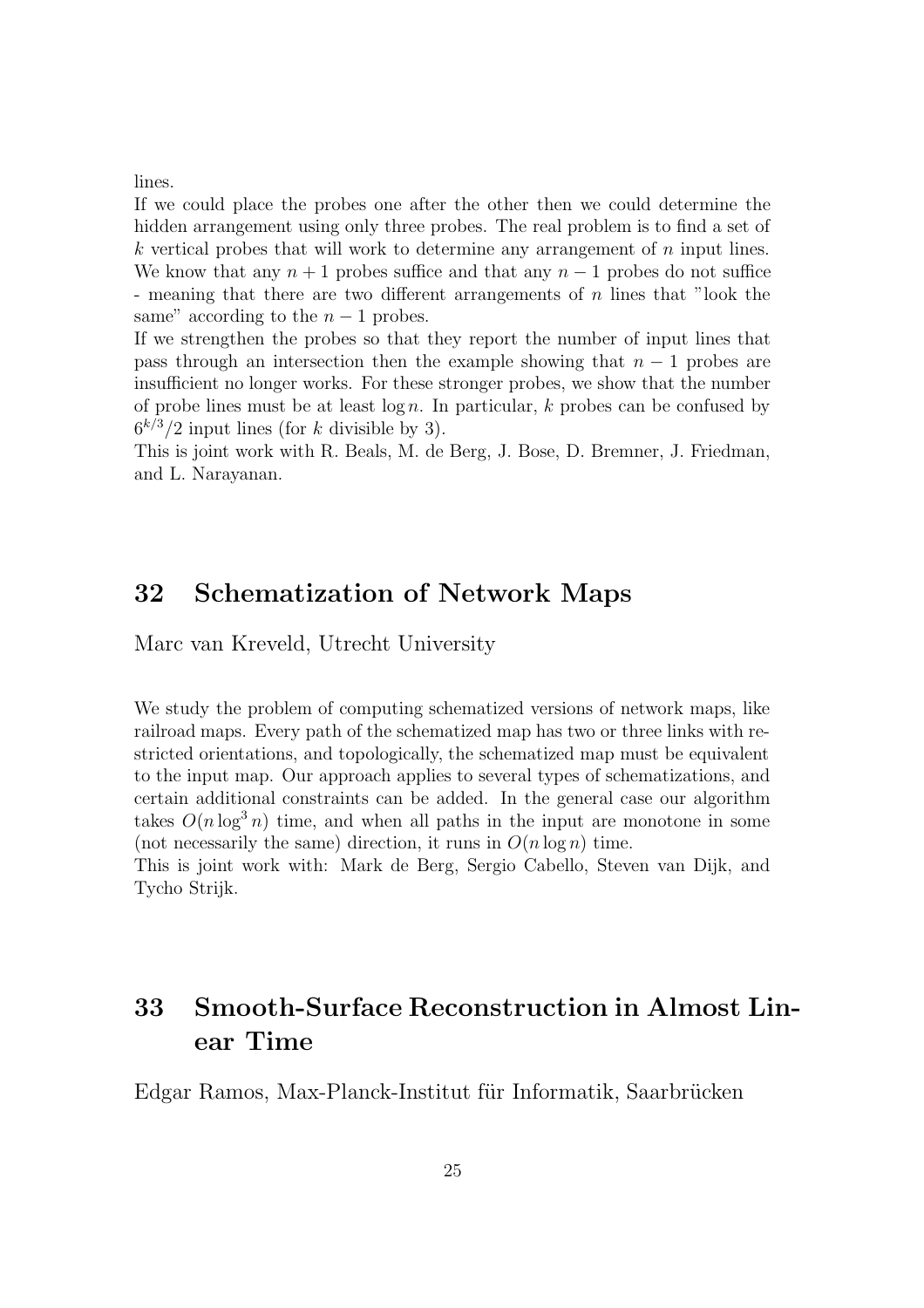A surface reconstruction algorithm takes as input a set of sample points from a closed and smooth surface in 3-d space and produces a piece-wise linear approximation of the surface which contains the sample points. This problem has received considerable attention in computer graphics and more recently in computational geometry. In the latter area, recently four different algorithms (by Amenta and Bern '98; Amenta, Choi, Dey and Leekha '00; Amenta, Choi and Kolluri '00; Boissonnat and Cazals '00) have been proposed. These algorithms have a correctness guarantee: if the sample is sufficiently dense then the output is a good approximation to the original surface. Unfortunately, these algorithms are based on the construction of 3-d Voronoi diagrams or Delaunay tetrahedrizations, and hence have a worst-case running time that is quadratic in the size of the input. We describe a new algorithm that also has a correctness guarantee but its worst-case running time is almost linear (in fact,  $O(n \log n)$ ) where  $n$  is the input size). The piece-wise linear approximation produced by the algorithm is a subcomplex of the 3-d Delaunay tetrahedrization (as it was in two of the previous algorithms), but it is obtained while avoiding to compute the complete tetrahedrization. The reconstruction problem for a set of samples that is distributed uniformly on the surface is easy; in contrast, local oversampling complicates the connections that the algorithm needs to make between samples to produce the reconstruction. Making use of this observation, the new algorithm proceeds in four major steps: First, it estimates the normal and a decimation radius for each sample point (estimation); then redundant samples are eliminated (decimation) to obtain a subset of sample points that is "locally uniform"; from this subsample a reconstruction can be obtained using a simple algorithm (basic reconstruction); finally, the eliminated sample points are incorporated in the reconstruction (consolidation).

### 34 Walking in a Triangulation

Monique Teillaud, INRIA - Sophia Antipolis

Given a triangulation  $\mathcal T$  of  $n$  vertices in the plane and a point  $p$ , finding the triangle of  $\mathcal T$  containing  $p$  is a fundamental problem in computational geometry. There exist different strategies, starting from the triangle containing a source point  $q$ . The simplest strategy consists in visiting all triangles along the line segment qp. A second strategy, the orthogonal walk, visits the triangles along an isothetic path moving from  $q$  to  $p$  by changing one coordinate at a time. Finally, we call *visibility walk* the following strategy: from a triangle t not con